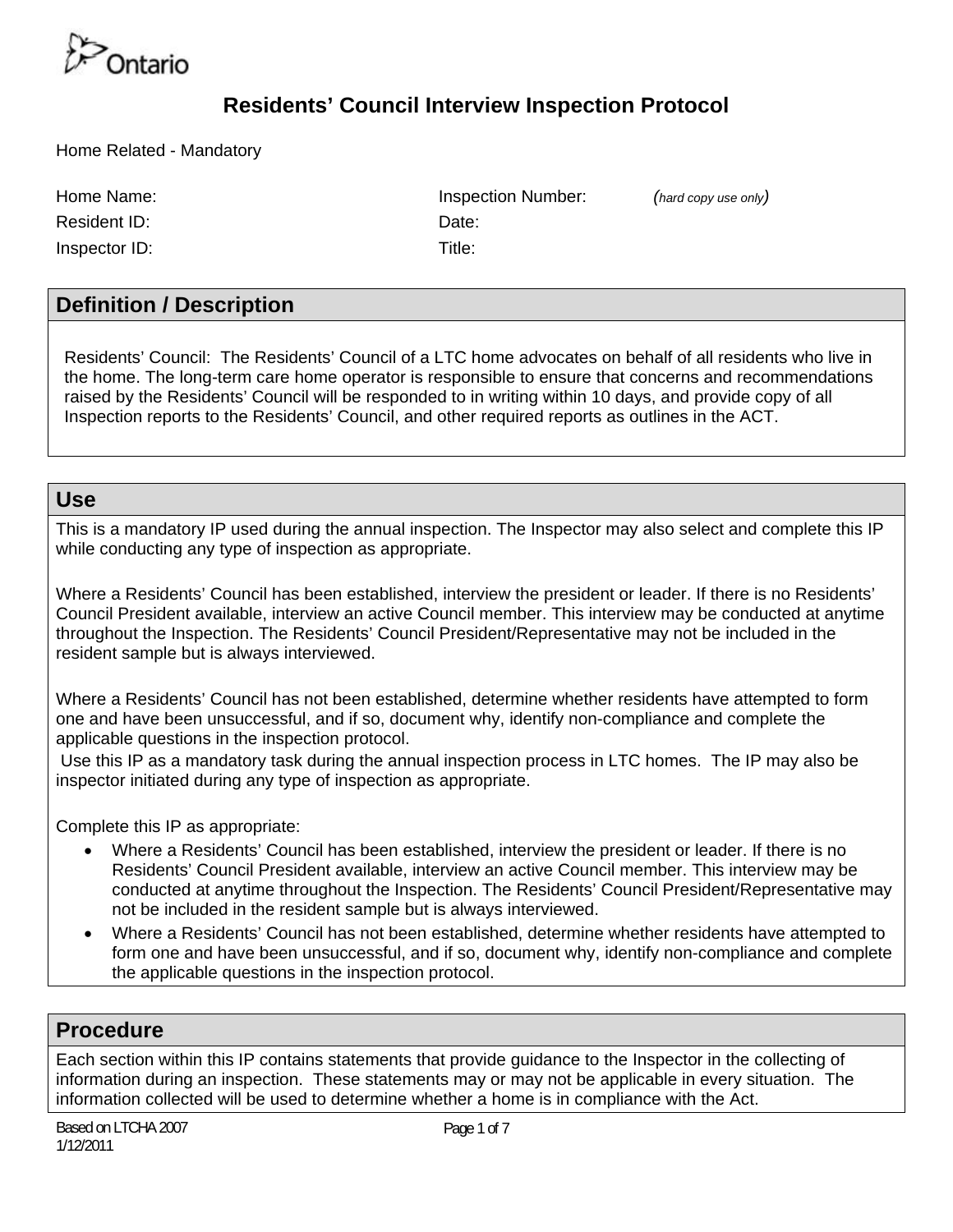

This IP contains 6 parts. The Inspector(s) must answer the questions in all six parts: (why answer only applicable questions; I thought all the questions are applicable)

- Part A Residents' Council
- Part B Assistant Duties
- Part C Residents' Council Rights
- Part D Residents' Council Powers
- Part E Duty to Respond
- Part F Satisfaction Survey (*if this is an alternative setting and there are no long-term care beds, skip this section)*

#### **Residents' Council President/Representative Interview Guideline**

1. Introduce yourself and explain the inspection process and the purpose of the interview using the following concepts. It is not necessary to use the exact wording.

*"[Name of home]* is inspected periodically by a team from the Performance Improvement and Compliance Branch of the Ministry of Health and Long-Term Care to ensure that residents receive quality care. While we are here, we make observations, review the home's records and talk to the residents and family members or friends who can help us understand what it's like to live in this home. We appreciate that you are taking the time to talk with us. We would like to know more about the Residents' Council and interactions of the group and staff."

- 2. At all times, be cognizant of resident confidentiality. The Inspector should ask permission from the Residents' Council President or representative to review the Residents' Council minutes and become familiar with some of the issues that have been discussed.
- 3. Follow up on any concerns that are within the scope of the long-term care requirements with reference to specific legislation identified on this worksheet. Further inspection should include interviews with appropriate staff members to determine how concerns are resolved. Team meetings will provide opportunities to share concerns and focus on particular problematic areas. Any potential concerns noted during the interview should be shared with all team members.
- 4. Use the space provided for notes and additional information obtained to determine the exact nature of any negative responses.
- 5. To interview begin with some discussion of issues that have been discussed during the most recent Council meeting and how the home has responded. For example, "I read in the minutes that you had discussed noise at night during the last meeting. Has the home responded to your concern?" or "During the last meeting, several participants brought up an issue with food being cold. Has that situation been resolved to your satisfaction?" This initial discussion of current issues before the Council may prove helpful to establish a rapport with the Residents' Council President (or representative) and help make the remainder of the interview more informative.

# **Information Gathering Residents' Council President/Representative Interview Notes Notes**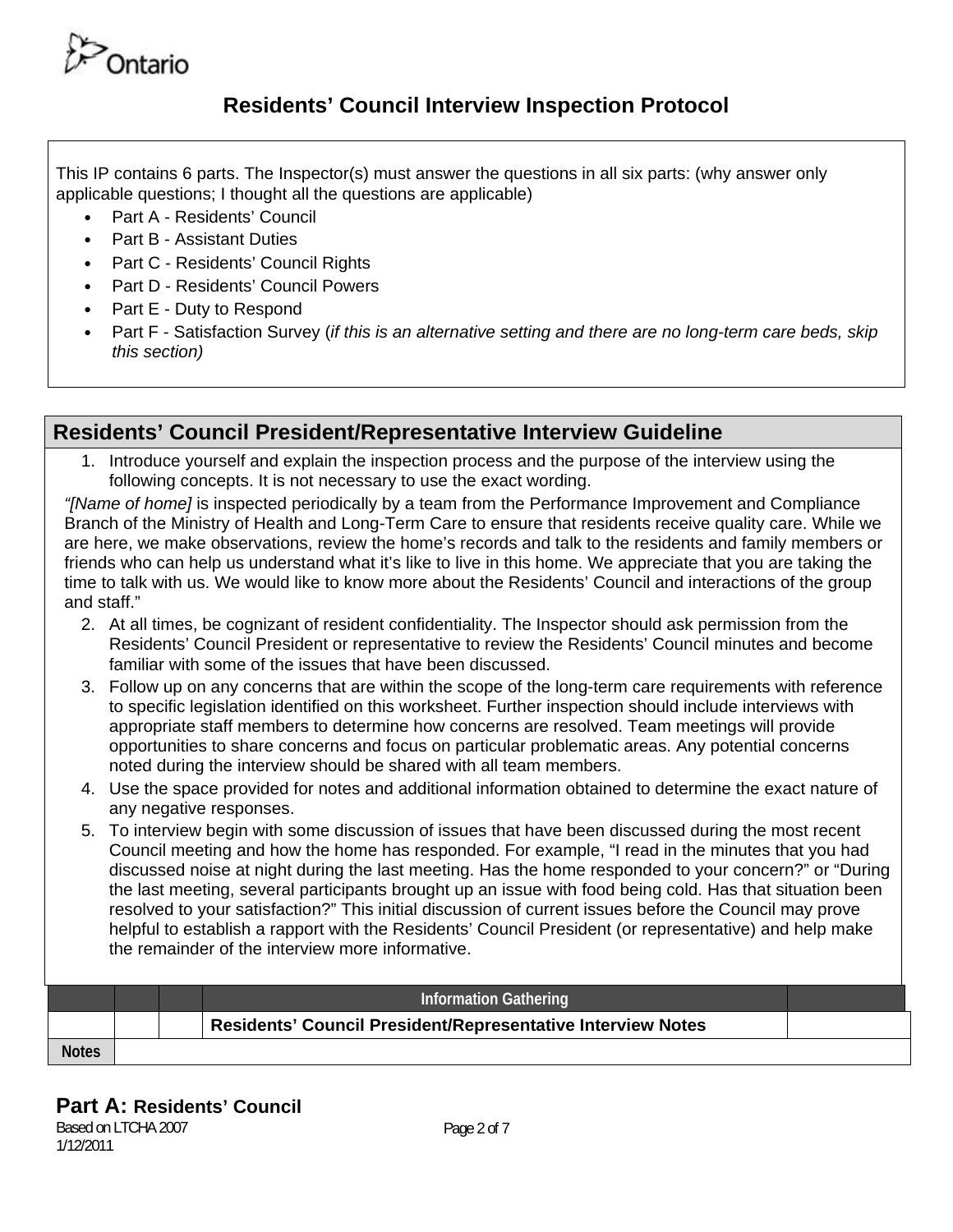

| No.          | <b>Yes</b> | <b>No</b> | N/A | Question                                         | Act/Reg. |
|--------------|------------|-----------|-----|--------------------------------------------------|----------|
|              |            |           |     | Is a Residents' Council established in the home? | s.56(1)  |
| <b>Notes</b> |            |           |     |                                                  |          |

| No.          | <b>Yes</b> | <b>No</b> | N/A | Question                                                                                                          | Act/Req. |
|--------------|------------|-----------|-----|-------------------------------------------------------------------------------------------------------------------|----------|
|              |            |           |     | If invited by the Residents' Council, does the licensee or the corporate<br>representative meet with the Council? | S.63     |
| <b>Notes</b> |            |           |     |                                                                                                                   |          |

| No.          | <b>Yes</b> | <b>No</b> | N/A | Question                                                         | Act/Req. |
|--------------|------------|-----------|-----|------------------------------------------------------------------|----------|
| ັ            |            |           |     | Does staff attend Residents' Council meetings only when invited? | s. 64    |
| <b>Notes</b> |            |           |     |                                                                  |          |

### **Part B: Assistant Duties**

| No.          | Yes, | <b>No</b> | N/A | Question                                                                                | Act/Req. |
|--------------|------|-----------|-----|-----------------------------------------------------------------------------------------|----------|
|              |      |           |     | Has an assistant been appointed by the licensee to work with the<br>Residents' Council? | s.58(1)  |
| <b>Notes</b> |      |           |     |                                                                                         |          |

| No.          | Yes | <b>No</b> | N/A | Question                                               | Act/Req. |
|--------------|-----|-----------|-----|--------------------------------------------------------|----------|
| J.           |     |           |     | Is the assistant acceptable to the Residents' Council? | s.58(1)  |
| <b>Notes</b> |     |           |     |                                                        |          |

| No.          | Yes | <b>No</b> | N/A | Question                                                                                             | Act/Req. |
|--------------|-----|-----------|-----|------------------------------------------------------------------------------------------------------|----------|
|              |     |           |     | In carrying out his/her duties, does the assistant take instructions from<br>the Residents' Council? | s.58(2)  |
| <b>Notes</b> |     |           |     |                                                                                                      |          |

| No.          | Yes | <b>No</b> | N/A | Question                                                                                      | Act/Reg. |
|--------------|-----|-----------|-----|-----------------------------------------------------------------------------------------------|----------|
|              |     |           |     | In carrying out his/her duties, does the assistant ensure confidentiality<br>where requested? | s. 58(2) |
| <b>Notes</b> |     |           |     |                                                                                               |          |

| No. | <b>Yes</b> | <b>No</b> | N/A | Question                                                                                       | Act/Reg. |
|-----|------------|-----------|-----|------------------------------------------------------------------------------------------------|----------|
|     |            |           |     | In carrying out his/her duties, does the assistant report to the<br><b>Residents' Council?</b> | s. 58(2) |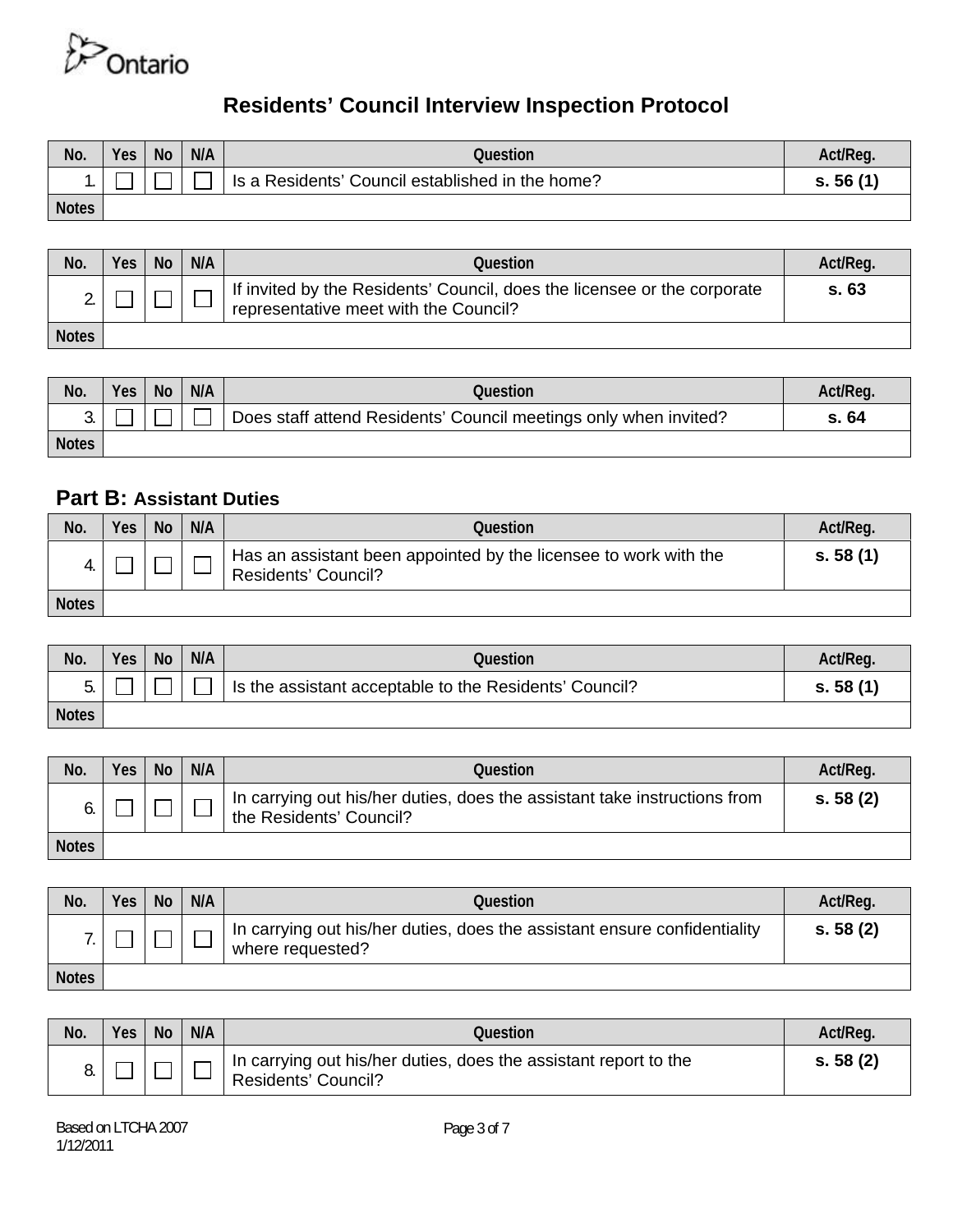

**Notes** 

| No.          | Yes | No. | N/A | Question                                                                                                                                                                                                                                                                                                                                                    | Act/Reg.             |
|--------------|-----|-----|-----|-------------------------------------------------------------------------------------------------------------------------------------------------------------------------------------------------------------------------------------------------------------------------------------------------------------------------------------------------------------|----------------------|
|              |     |     |     | Does the licensee prevent the Residents' Council assistant from<br>entering the home to carry out his/her duties or otherwise hinder,<br>obstruct of interfere with the assistant carrying out the duties? Does the<br>licensee ensure that staff, including the Administrator and others<br>involved in the home's management or operation does not do so? | s. 65 (c) and<br>(d) |
| <b>Notes</b> |     |     |     |                                                                                                                                                                                                                                                                                                                                                             |                      |

## **Part C: Residents' Council Rights**

| No.          | Yes | <b>No</b> | N/A | Question                                                                            | Act/Req.   |
|--------------|-----|-----------|-----|-------------------------------------------------------------------------------------|------------|
| 10.          |     |           |     | Are all residents aware of their right to participate in the Residents'<br>Council? | s. 3(1) 20 |
| <b>Notes</b> |     |           |     |                                                                                     |            |

| No.          | Yes | <b>No</b> | N/A | Question                                                                                                                                                                                          | Act/Req.    |
|--------------|-----|-----------|-----|---------------------------------------------------------------------------------------------------------------------------------------------------------------------------------------------------|-------------|
|              |     |           |     | Is a resident allowed to raise concerns or recommendations to the<br>Residents' Council without fear of coercion, discrimination or reprisal,<br>whether directed to the resident or anyone else? | s. 3 (1) 17 |
| <b>Notes</b> |     |           |     |                                                                                                                                                                                                   |             |

| No.          | <b>Yes</b> | <b>No</b> | N/A | Question                                                                                                                                                                                                                                   | Act/Reg.             |
|--------------|------------|-----------|-----|--------------------------------------------------------------------------------------------------------------------------------------------------------------------------------------------------------------------------------------------|----------------------|
| 12.          |            |           |     | Does the licensee interfere with the meetings or operation of the<br>Residents' Council? Does the licensee ensure that staff, including the<br>Administrator and others involved in the home's management or<br>operation, does not do so? | s. 65 (a) and<br>(d) |
| <b>Notes</b> |            |           |     |                                                                                                                                                                                                                                            |                      |

| No.          | Yes | No. | N/A | <b>Ouestion</b>                                                                                                                                                                                                                                                                                                                                                                                          | Act/Reg.             |
|--------------|-----|-----|-----|----------------------------------------------------------------------------------------------------------------------------------------------------------------------------------------------------------------------------------------------------------------------------------------------------------------------------------------------------------------------------------------------------------|----------------------|
| 13.          |     |     |     | Does the licensee prevent a member of the Residents' Councl from<br>entering the home to attend a meeting of the Residents' Council or to<br>perform their duties or otherwise hinder, obstruct or interfere with the<br>carrying out of those duties? Does the licensee ensure that staff,<br>including the Administrator and others involved in the home's<br>management or operation, does not do so? | s. 65 (b) and<br>(d) |
| <b>Notes</b> |     |     |     |                                                                                                                                                                                                                                                                                                                                                                                                          |                      |

## **PART D: Residents' Council Powers**

| No.    | <b>Yes</b> | <b>No</b> | N/A | 'SUON.                        |  |
|--------|------------|-----------|-----|-------------------------------|--|
| $\sim$ |            | . _ _ _   |     | .<br>$\overline{\phantom{0}}$ |  |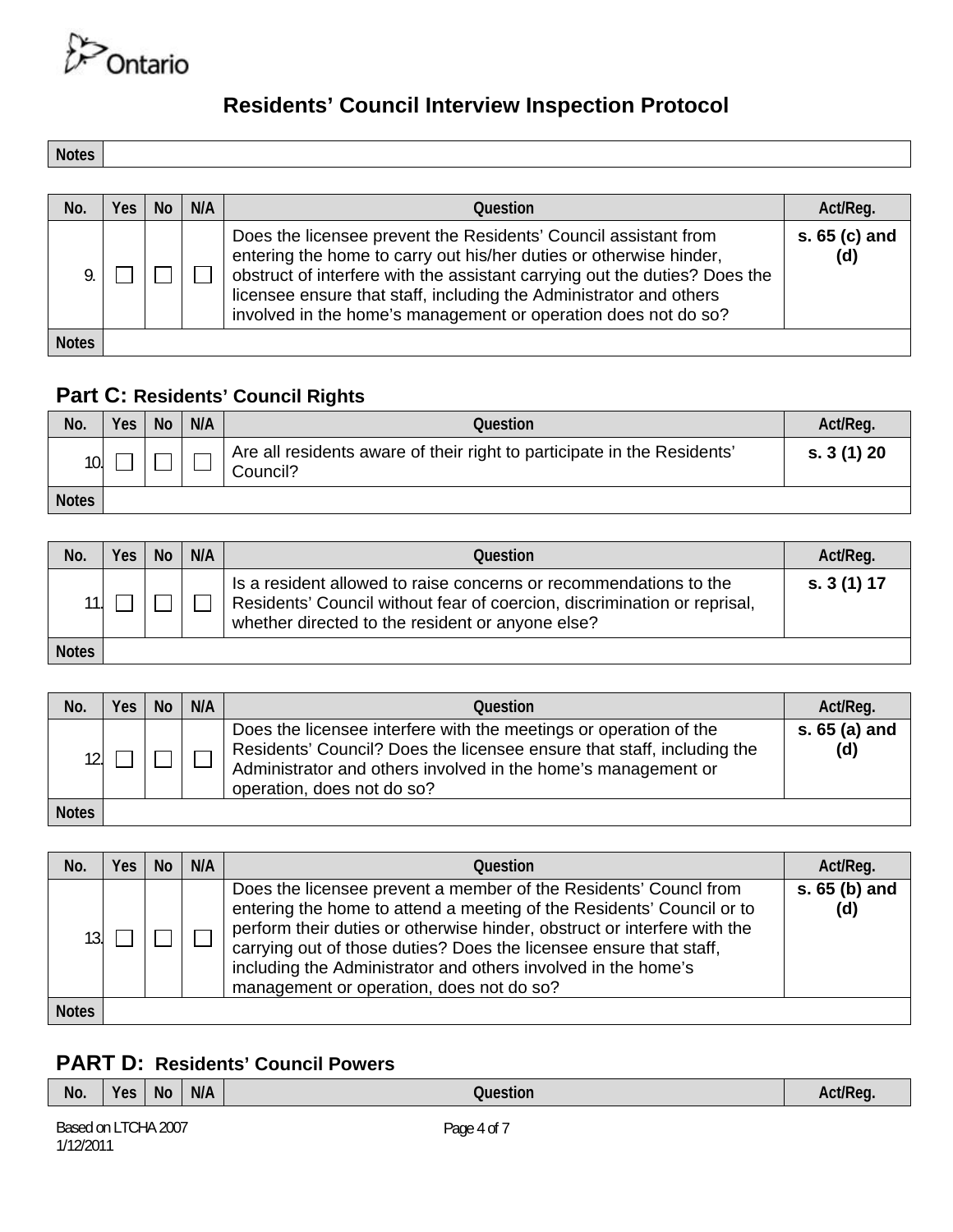

| 14.          |  | Does staff allow you to exercise the powers given to the Council<br>without restriction?<br>(If Yes, skip to Question 29) | s. 57 (1) 1 |
|--------------|--|---------------------------------------------------------------------------------------------------------------------------|-------------|
| <b>Notes</b> |  |                                                                                                                           |             |

| No.          | Yes | <b>No</b> | N/A | Question                                                                                                                                                                                                                          | Act/Reg.  |
|--------------|-----|-----------|-----|-----------------------------------------------------------------------------------------------------------------------------------------------------------------------------------------------------------------------------------|-----------|
| 15.          |     |           |     | Does the licensee and staff, including the Administrator and others<br>involved in the management or operation of the home, allow the<br>Residents' Council to attempt to resolve disputes between the licensee<br>and residents? | s. 57(1)3 |
| <b>Notes</b> |     |           |     |                                                                                                                                                                                                                                   |           |

| No.          | Yes | <b>No</b> | N/A | Question                                                                                                                                                                                             | Act/Reg.    |
|--------------|-----|-----------|-----|------------------------------------------------------------------------------------------------------------------------------------------------------------------------------------------------------|-------------|
| 16.          |     |           |     | Does the licensee and staff, including the Administrator and others<br>involved in the management or operation of the home, allow the<br>Residents' Council to sponsor and plan resident activities? | s. 57 (1) 4 |
| <b>Notes</b> |     |           |     |                                                                                                                                                                                                      |             |

| No.          | Yes. | <b>No</b> | N/A | Question                                                                                                                                                                                                                                   | Act/Reg.    |
|--------------|------|-----------|-----|--------------------------------------------------------------------------------------------------------------------------------------------------------------------------------------------------------------------------------------------|-------------|
| 17.          |      |           |     | Does the licensee and staff, including the Administrator and others<br>involved in the management or operation of the home, allow the<br>Residents' Council to collaborate with community groups and<br>volunteers on resident activities? | s. 57 (1) 5 |
| <b>Notes</b> |      |           |     |                                                                                                                                                                                                                                            |             |

| No.          | <b>Yes</b> | <b>No</b> | N/A | Question                                                                                                                                                                                                                                                   | Act/Reg.  |
|--------------|------------|-----------|-----|------------------------------------------------------------------------------------------------------------------------------------------------------------------------------------------------------------------------------------------------------------|-----------|
| 18.          |            |           |     | Does the licensee and staff, including the Administrator and others<br>involved in the management or operation of the home, allow the<br>Residents' Council to advise the licensee of any concerns and<br>recommendations about the operation of the home? | s. 57(1)6 |
| <b>Notes</b> |            |           |     |                                                                                                                                                                                                                                                            |           |

| No.          | <b>Yes</b> | <b>No</b> | N/A | <b>Ouestion</b>                                                                                                                                                                                                                                                                                              | Act/Reg.    |
|--------------|------------|-----------|-----|--------------------------------------------------------------------------------------------------------------------------------------------------------------------------------------------------------------------------------------------------------------------------------------------------------------|-------------|
| 19.          |            |           |     | Does the licensee and staff, including the Administrator and others<br>involved in the management or operation of the home, allow the<br>Residents' Council to provide advice and recommendations to the<br>licensee regarding residents' suggestions to improve care or the quality<br>of life in the home? | s. 57 (1) 7 |
| <b>Notes</b> |            |           |     |                                                                                                                                                                                                                                                                                                              |             |

| No. | Yes                 | <b>No</b> | N/A | Question                                                            | Act/Req.    |
|-----|---------------------|-----------|-----|---------------------------------------------------------------------|-------------|
| 20. |                     |           |     | Does the licensee and staff, including the Administrator and others | s. 57 (1) 8 |
| .   | Based on LTCHA 2007 |           |     | Page 5 of 7                                                         |             |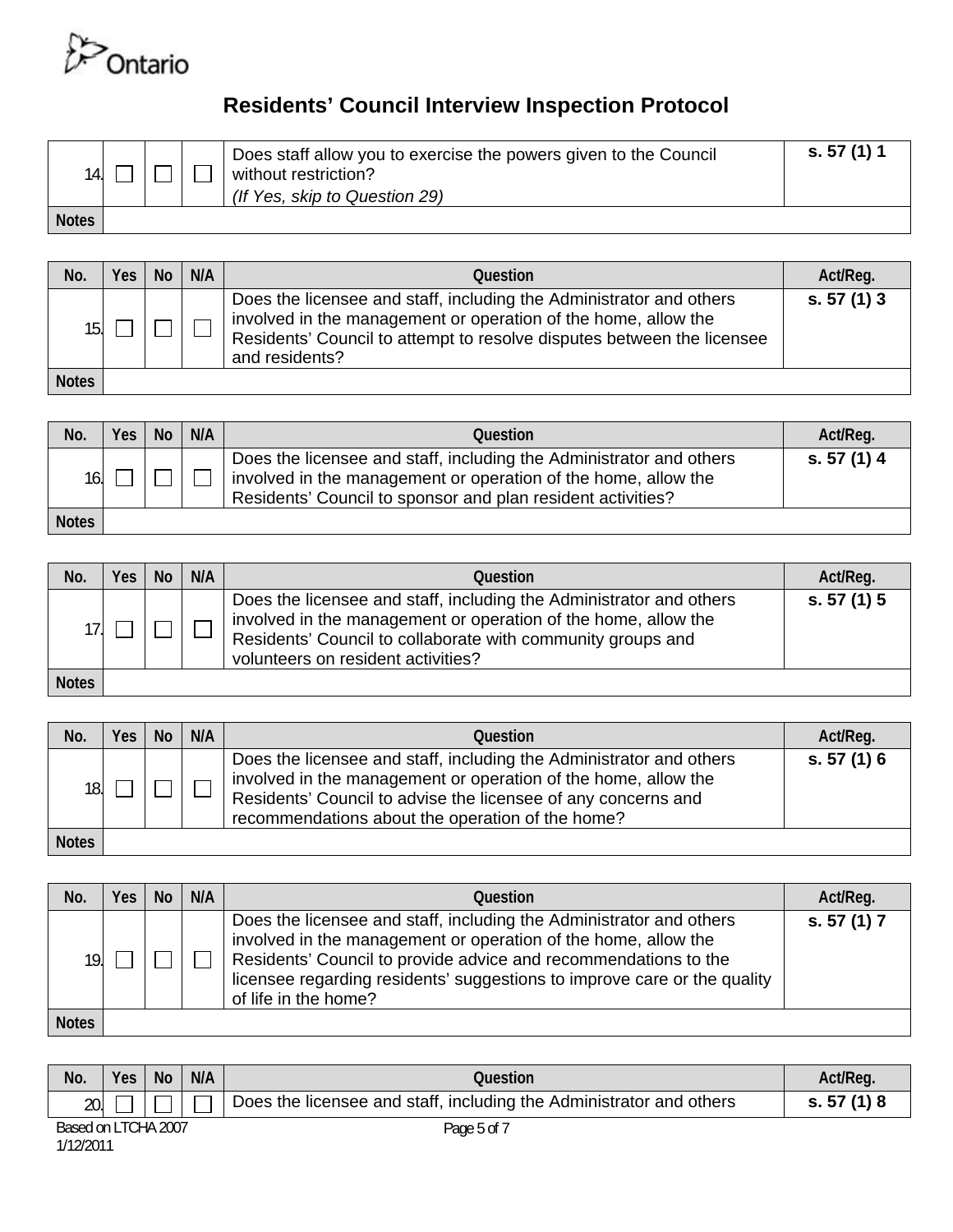

|              |  | involved in the management or operation of the home, allow the<br>Residents' Council to report directly to the Ministry of Health and Long-<br>Term Care [Director] any concerns and recommendations? |  |
|--------------|--|-------------------------------------------------------------------------------------------------------------------------------------------------------------------------------------------------------|--|
| <b>Notes</b> |  |                                                                                                                                                                                                       |  |

| No.          | Yes | No | N/A | <b>Question</b>                                                                                                                                                                                                                                                                                             | Act/Reg.       |
|--------------|-----|----|-----|-------------------------------------------------------------------------------------------------------------------------------------------------------------------------------------------------------------------------------------------------------------------------------------------------------------|----------------|
| 21.1         |     |    |     | Does the licensee and staff, including the Administrator and others<br>involved in the management or operation of the home, allow the<br>Residents' Council to review the detailed allocation by the licensee of<br>funding provided by the Minister and LHIN and amounts paid by<br>residents to the home? | s. 57 (1) 9 ii |
| <b>Notes</b> |     |    |     |                                                                                                                                                                                                                                                                                                             |                |

| No.          | Yes | <b>No</b> | N/A | Question                                                                                                                                                                                                                                            | Act/Req.        |
|--------------|-----|-----------|-----|-----------------------------------------------------------------------------------------------------------------------------------------------------------------------------------------------------------------------------------------------------|-----------------|
| 22.          |     |           |     | Does the licensee and staff, including the Administrator and others<br>involved in the management or operation of the home, allow the<br>Residents' Council to review the home's financial statements that were<br>filed with the Ministry or LHIN? | s. 57 (1) 9 iii |
| <b>Notes</b> |     |           |     |                                                                                                                                                                                                                                                     |                 |

| No.          | Yes | <b>No</b> | N/A | Question                                                                                                                                                                                         | Act/Req.       |
|--------------|-----|-----------|-----|--------------------------------------------------------------------------------------------------------------------------------------------------------------------------------------------------|----------------|
| 23.          |     |           |     | Does the licensee and staff, including the Administrator and others<br>involved in the management or operation of the home, allow the<br>Residents' Council to review the operation of the home? | s. 57 (1) 9 iv |
| <b>Notes</b> |     |           |     |                                                                                                                                                                                                  |                |

| No.          | <b>Yes</b> | <b>No</b> | N/A | Question                                                                                  | Act/Req.    |
|--------------|------------|-----------|-----|-------------------------------------------------------------------------------------------|-------------|
| 24.          |            |           |     | Does the licensee ensure that the Residents' Council reviews the meal<br>and snack times? | r. 73 (1) 2 |
| <b>Notes</b> |            |           |     |                                                                                           |             |

#### **Part E: Duty to Respond**

| No.          | Yes | <b>No</b> | N/A | Question                                                                                                                              | Act/Reg. |
|--------------|-----|-----------|-----|---------------------------------------------------------------------------------------------------------------------------------------|----------|
| 25.          |     |           |     | Does the licensee respond in writing within 10 days of receiving<br>Residents' Council advice related to concerns or recommendations? | s. 57(2) |
| <b>Notes</b> |     |           |     |                                                                                                                                       |          |

| No.          | Yes | <b>No</b> | N/A | Question                                                                                                        | Act/Reg. |
|--------------|-----|-----------|-----|-----------------------------------------------------------------------------------------------------------------|----------|
| 26.          |     |           |     | Does the licensee consult with the Residents' Council regularly and in<br>any case at least every three months? | s. 67    |
| <b>Notes</b> |     |           |     |                                                                                                                 |          |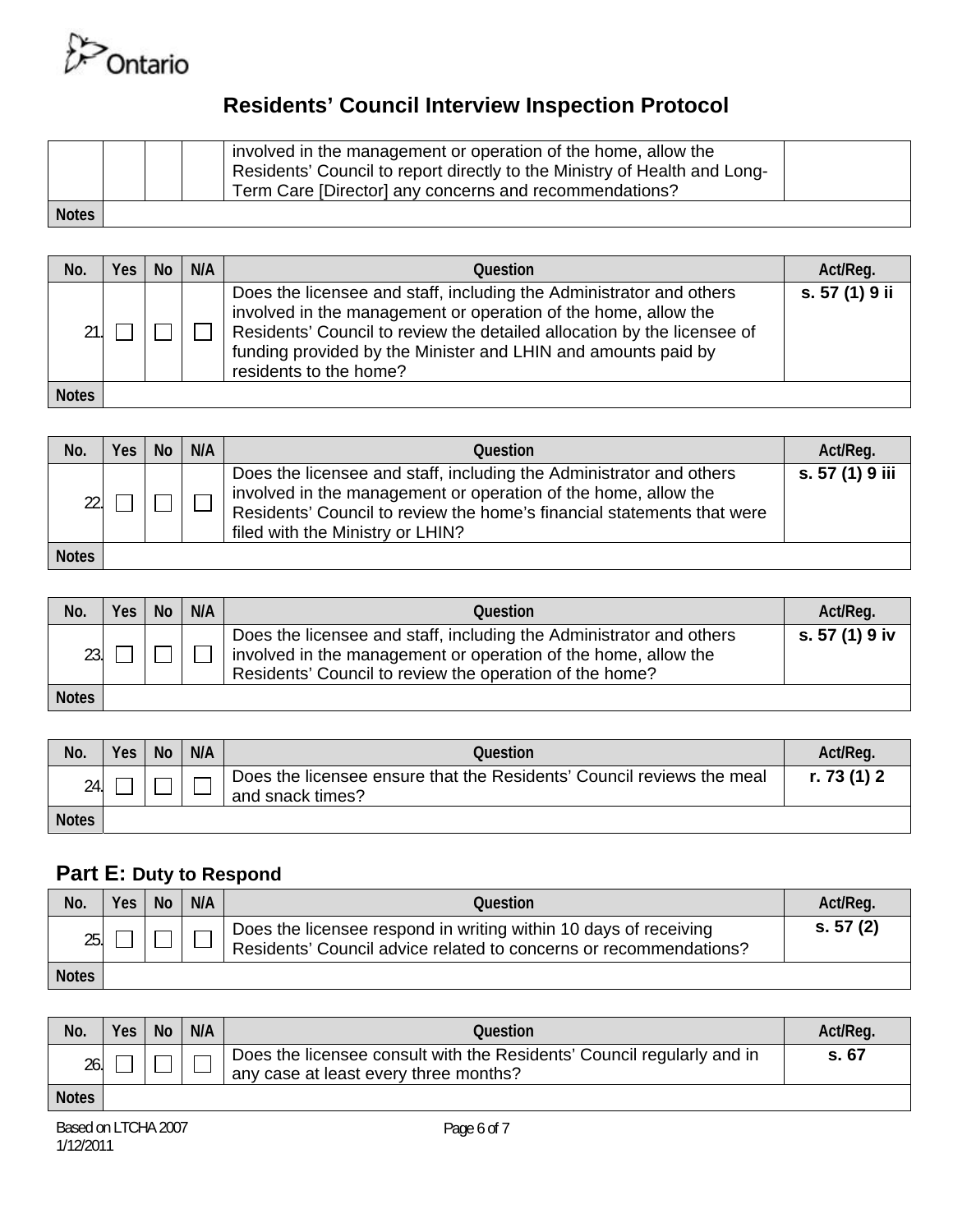

| No.          | <b>Yes</b> | <b>No</b> | N/A | Question                                                                                                                                                                                                                                            | Act/Reg.   |
|--------------|------------|-----------|-----|-----------------------------------------------------------------------------------------------------------------------------------------------------------------------------------------------------------------------------------------------------|------------|
|              |            |           |     | Does the licensee ensure that improvements made through the quality<br>improvement and utilization review system to accommodations, care,<br>services, programs, and goods provided to the residents are<br>communicated to the Residents' Council? | r. 228 (3) |
| <b>Notes</b> |            |           |     |                                                                                                                                                                                                                                                     |            |

### **Part F: Satisfaction Survey**

| No.          | Yes | <b>No</b> | N/A | Question                                                                                                                                       | Act/Reg. |
|--------------|-----|-----------|-----|------------------------------------------------------------------------------------------------------------------------------------------------|----------|
| 28.          |     |           |     | Does the licensee seek the Residents' Council's advice in developing<br>and carrying out the satisfaction survey and in acting on its results? | s. 85(3) |
| <b>Notes</b> |     |           |     |                                                                                                                                                |          |

| No.          | <b>Yes</b> | <b>No</b> | N/A | Question                                                                                                                                             | Act/Reg.    |
|--------------|------------|-----------|-----|------------------------------------------------------------------------------------------------------------------------------------------------------|-------------|
| 29.          |            |           |     | Does the licensee document and share the results of the satisfaction<br>survey in order to seek the Residents' Council's advice about the<br>survey? | s. 85 (4) a |
| <b>Notes</b> |            |           |     |                                                                                                                                                      |             |

Based on information collected during the inspection process, the Inspector may determine the need to select and further inspect 'other' related care/services areas. When this occurs, the Inspector will document reason(s) for further inspection in Ad Hoc Notes, select and complete 'other' relevant IPs related to the resident council interview:

- Admission Process
- Critical Incident Response
- Dignity, Choice, and Privacy
- Family Council Interview
- Prevention of Abuse, and Neglect
- Quality Improvement
- Reporting and Complaints
- Retaliation
- Safe and Secure Home
- Training, and Orientation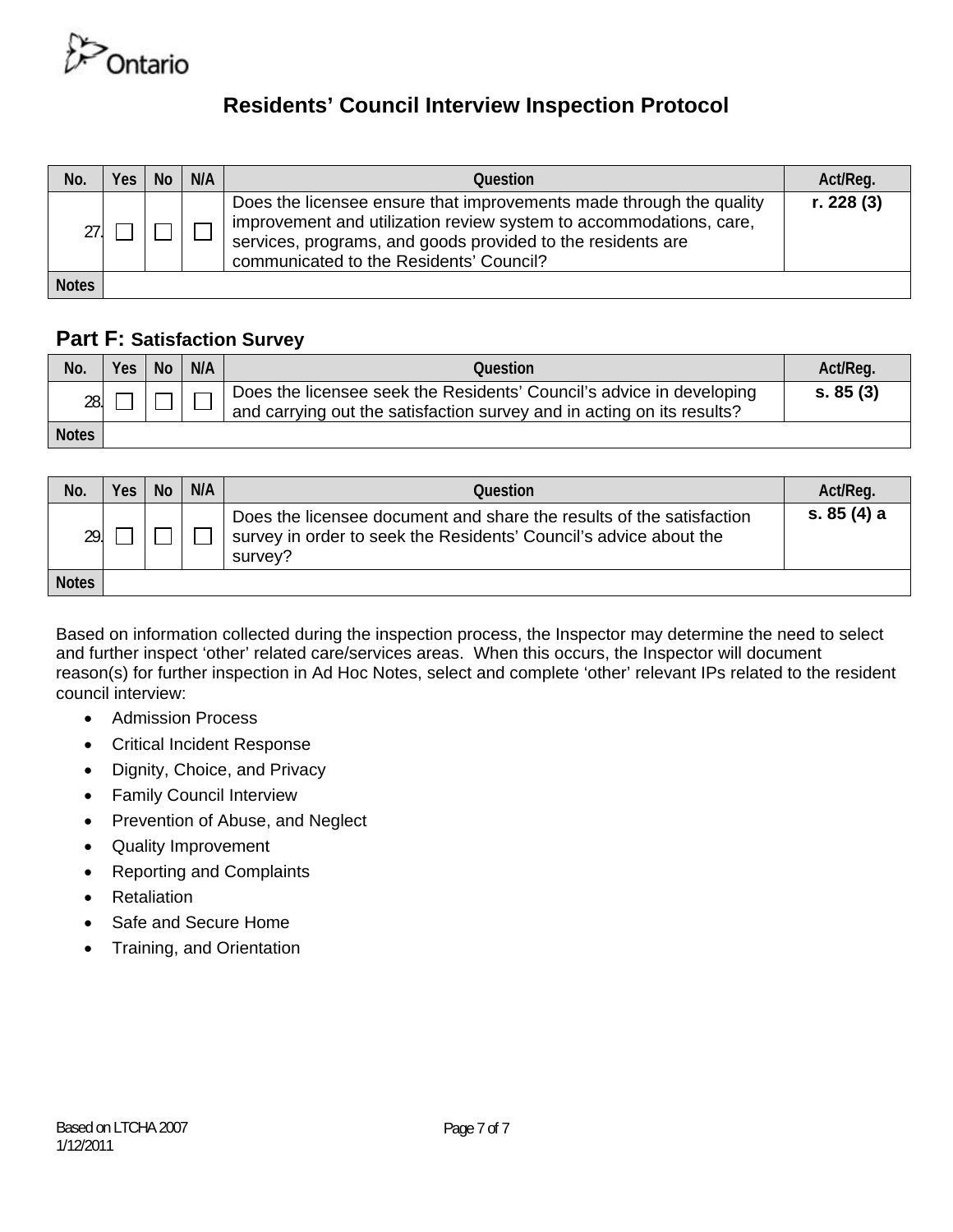

Home Related - Triggered

| Home Name:    | Insper |
|---------------|--------|
| Resident ID:  | Date:  |
| Inspector ID: | Role:  |

Inspection Number: *(hard copy use only)* 

### **Definition / Description**

Complaint**:** An allegation of non-compliance with a requirement under the LTCHA.

#### **Use**

This IP is completed when concern of the complaint procedures and reporting requirements of the licensee is identified through complaints received by the Inspector or in response to a copy of a written complaint that was forwarded by the licensee to the Director or through interviews while conducting any type of inspection.

The inspectors may also select and complete the specific care or home related IPs relevant to the complaint raised.

**Note:** There is a transitional regulation related to this IP. Inspectors will identify any non-compliance related to the transitional regulations through ad hoc note. Reference to r. 102

#### **Procedure**

Each section within this IP contains statements that provide guidance to the inspector in the collecting of information during an inspection. These statements may or may not be applicable in every situation. The information collected will be used to determine whether a home is in compliance with the LTCHA.

This IP contains five (5) parts. The inspector(s) must answer the applicable questions in all five parts. They are:

- Part A: Complaint procedures in the LTC home
- Part B: Response to complainant
- Part C: Record of complaint information kept in the home
- Part D: Licensee's continuous quality improvement (CQI) practices
- Part E: Copy of written complaint and report to Director

For each IP question, check off 'Yes' for compliance and 'No' for non-compliance. The Inspector:

- may document comments in the 'Note' section, when answering 'Yes'
- must document evidence to support non-compliance in the 'Note' section when answering 'No'.
- may 'skip' a question if not applicable to the specific resident or home related concern.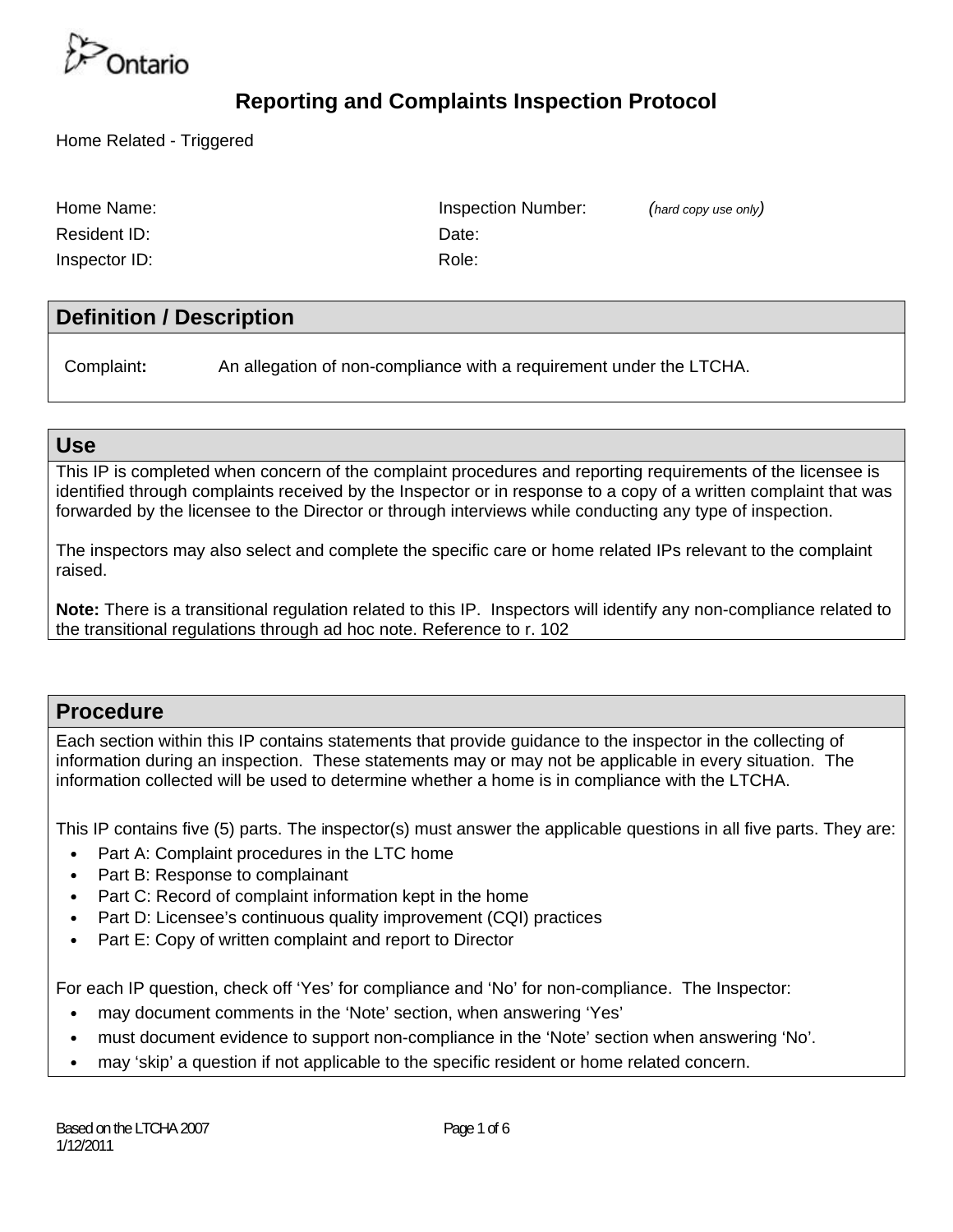

| <b>Record Review</b>                                                                                      |
|-----------------------------------------------------------------------------------------------------------|
| Review the following LTC home records as appropriate:                                                     |
| • Complaints policies and procedures to determine compliance with ministry requirements including:        |
| records of complaint received<br>$\overline{\phantom{a}}$                                                 |
| complaint investigation<br>$\blacksquare$                                                                 |
| action taken for resolution<br>$\blacksquare$                                                             |
| response to complainant<br>$\overline{\phantom{a}}$                                                       |
| written complaints to the Director,<br>$\overline{\phantom{a}}$                                           |
| written report documenting the response made to the complainant and timelines<br>$\overline{\phantom{a}}$ |
| • Records related to the specific complaint received and actions taken by the licensee                    |
| <b>Information Gathering</b>                                                                              |
| <b>Record Review</b>                                                                                      |
| <b>Notes</b>                                                                                              |
|                                                                                                           |
|                                                                                                           |

| <b>Staff Interviews</b>                                                                                                                                                                                                            |  |  |  |  |  |
|------------------------------------------------------------------------------------------------------------------------------------------------------------------------------------------------------------------------------------|--|--|--|--|--|
| Interview management staff and staff who provide direct care on various shifts where appropriate:                                                                                                                                  |  |  |  |  |  |
| Interview management staff to determine whether the licensee has written complaint procedures in place<br>$\bullet$<br>and implemented, consistent with ministry reporting requirements as outlined in the ACT and<br>regulations. |  |  |  |  |  |
| Determine whether the licensee has provided training with clear directions to home staff in following<br>$\bullet$<br>reporting procedures, and how reporting practices are monitored, evaluated, and analyzed for<br>improvement. |  |  |  |  |  |
| Interview front line staff to determine their understanding of and practice of the home's complaint<br>$\bullet$<br>procedures, when complaints regarding the care of a resident or operation of the home have been<br>raised.     |  |  |  |  |  |
| <b>Information Gathering</b>                                                                                                                                                                                                       |  |  |  |  |  |
| <b>Staff Interviews</b>                                                                                                                                                                                                            |  |  |  |  |  |
| <b>Notes</b>                                                                                                                                                                                                                       |  |  |  |  |  |

# **Part A: Complaint Procedures in the LTC Home**

| No.          | Yes | <b>No</b> | N/A | Question                                                      | Act/Reg |
|--------------|-----|-----------|-----|---------------------------------------------------------------|---------|
| . .          |     |           |     | Does the licensee have written complaint procedures in place? | r. 100  |
| <b>Notes</b> |     |           |     |                                                               |         |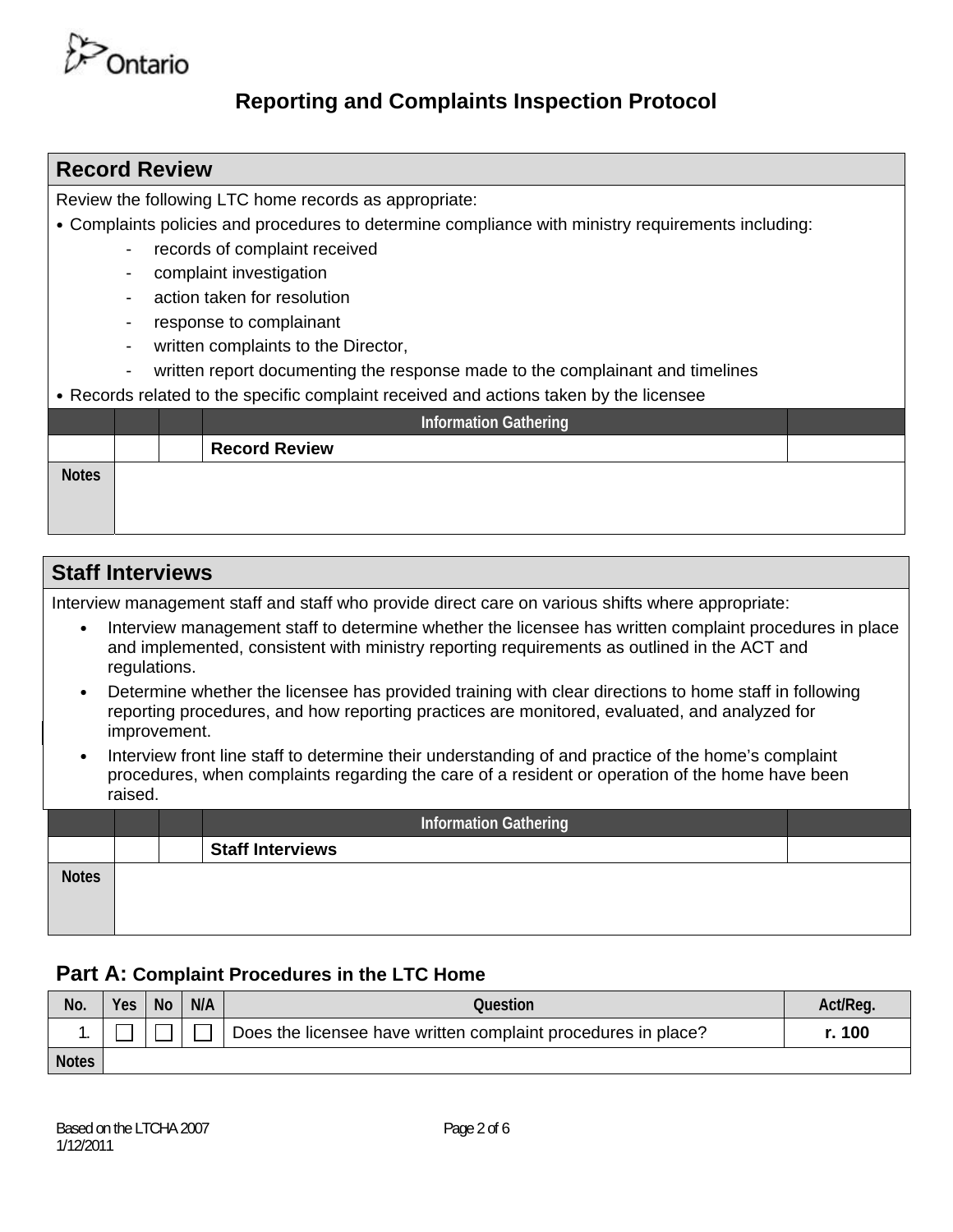

| No.          | Yes | <b>No</b> | N/A | Question                                                                                                                                                                                                                                                                                                                | Act/Reg.     |
|--------------|-----|-----------|-----|-------------------------------------------------------------------------------------------------------------------------------------------------------------------------------------------------------------------------------------------------------------------------------------------------------------------------|--------------|
|              |     |           |     | Has the complaint been investigated, resolved where possible; and<br>response provided within 10 business days of receipt of the complaint<br>(whether received verbally or in writing); and<br>If the complaint alleged harm or risk of harm to one or more residents,<br>has the investigation commenced immediately? | r. 101 (1) 1 |
| <b>Notes</b> |     |           |     |                                                                                                                                                                                                                                                                                                                         |              |

| No.          | Yes | <b>No</b> | N/A | Question                                                                                                                                                                                                                                                                                                                                                                           | Act/Reg.       |
|--------------|-----|-----------|-----|------------------------------------------------------------------------------------------------------------------------------------------------------------------------------------------------------------------------------------------------------------------------------------------------------------------------------------------------------------------------------------|----------------|
|              |     |           |     | For the complaint that cannot be investigated and resolved within 10<br>business days:<br>• has an acknowledgement been provided within 10 business days of<br>receipt of the complaint, including the date by which the<br>complainant can reasonably expect a resolution, and<br>• was a follow-up response made to the complainant as soon as<br>possible in the circumstances? | r. 101 $(1)$ 2 |
| <b>Notes</b> |     |           |     |                                                                                                                                                                                                                                                                                                                                                                                    |                |

### **Part B: Response to Complainant**

| No.          | <b>Yes</b> | <b>No</b> | N/A | Question                                                                                                                         | Act/Reg.       |
|--------------|------------|-----------|-----|----------------------------------------------------------------------------------------------------------------------------------|----------------|
|              |            |           |     | Has a response been made to the person who made the complaint,<br>including what the licensee has done to resolve the complaint? | r. 101 (1) 3 i |
| <b>Notes</b> |            |           |     |                                                                                                                                  |                |

| No.          | Yes | <b>No</b> | N/A | Question                                                                                                                                                               | Act/Req.        |
|--------------|-----|-----------|-----|------------------------------------------------------------------------------------------------------------------------------------------------------------------------|-----------------|
|              |     |           |     | Has a response been made to the person who made the complaint,<br>including whether the home believes the complaint to be unfounded<br>and the reasons for the belief? | r. 101 (1) 3 ii |
| <b>Notes</b> |     |           |     |                                                                                                                                                                        |                 |

## **Part C: Record kept by home, excluding verbal complaint(s) resolved within 24 hours**

| No.          | Yes | <b>No</b> | N/A | Question                                                                                                 | Act/Reg.       |
|--------------|-----|-----------|-----|----------------------------------------------------------------------------------------------------------|----------------|
|              |     |           |     | Is there a record kept in the home including the nature of each verbal or<br>written complaint received? | r. 101 (2) (a) |
| <b>Notes</b> |     |           |     |                                                                                                          |                |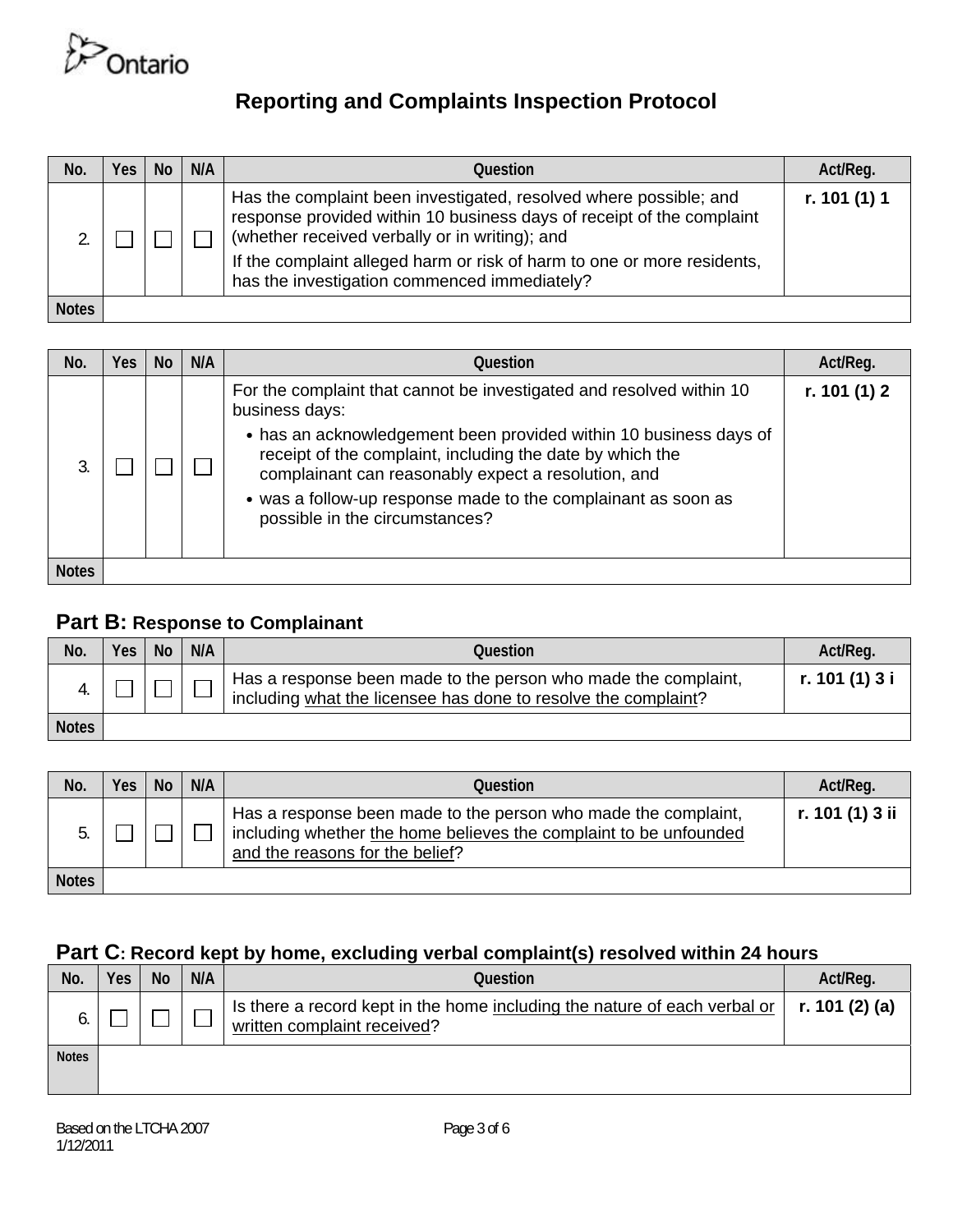

| No.          | Yes | <b>No</b> | N/A | Question                                                                             | Act/Req.      |
|--------------|-----|-----------|-----|--------------------------------------------------------------------------------------|---------------|
|              |     |           |     | Is there a record kept in the home including the date the complaint was<br>received? | r 101 (2) (b) |
| <b>Notes</b> |     |           |     |                                                                                      |               |

| No.          | Yes | <b>No</b> | N/A | <b>Ouestion</b>                                                                                                                                                                                                       | Act/Reg.           |
|--------------|-----|-----------|-----|-----------------------------------------------------------------------------------------------------------------------------------------------------------------------------------------------------------------------|--------------------|
|              |     |           |     | Is there a record kept in the home including:<br>the type of action taken to resolve the complaint, including:<br>the date of the action<br>time frames for actions to be taken and<br>any follow-up action required? | r. 101 $(2)$ $(c)$ |
| <b>Notes</b> |     |           |     |                                                                                                                                                                                                                       |                    |

| No.          | Yes | N <sub>o</sub> | N/A | Question                                                                                                                | Act/Reg. |
|--------------|-----|----------------|-----|-------------------------------------------------------------------------------------------------------------------------|----------|
|              |     |                |     | Is there a record kept in the home including the final resolution, if any? $\ \mathbf{r.101}(\mathbf{2})(\mathbf{d})\ $ |          |
| <b>Notes</b> |     |                |     |                                                                                                                         |          |

| No.          | Yes | <b>No</b> | N/A | Question                                                                                                                                               | Act/Req.       |
|--------------|-----|-----------|-----|--------------------------------------------------------------------------------------------------------------------------------------------------------|----------------|
| 10.          |     |           |     | Is there a record kept in the home including every date on which any<br>response was provided to the complainant and a description of the<br>response? | r. 101 (2) (e) |
| <b>Notes</b> |     |           |     |                                                                                                                                                        |                |

| No.          | Yes | No. | N/A | Question                                                                              | Act/Reg.       |
|--------------|-----|-----|-----|---------------------------------------------------------------------------------------|----------------|
|              |     |     |     | Is there a record kept in the home including any response made by the<br>complainant? | r. 101 (2) (f) |
| <b>Notes</b> |     |     |     |                                                                                       |                |

## **Part D: Record for CQI purpose, excluding verbal complaint(s) resolved within 24 hours**

| No.          | Yes, | No | N/A | Question                                                                                      | Act/Reg.        |
|--------------|------|----|-----|-----------------------------------------------------------------------------------------------|-----------------|
|              |      |    |     | Has the record kept in the home been reviewed and analyzed for<br>trends, at least quarterly? | r. 101 $(3)(a)$ |
| <b>Notes</b> |      |    |     |                                                                                               |                 |

| No. | <b>Yes</b> | <b>No</b> | N/A | Question                                                                                                                          | Act/Reg.       |
|-----|------------|-----------|-----|-----------------------------------------------------------------------------------------------------------------------------------|----------------|
|     |            |           |     | Have the results of the review and analysis been taken into account in<br>determining that improvements are required in the home? | r. 101 (3) (b) |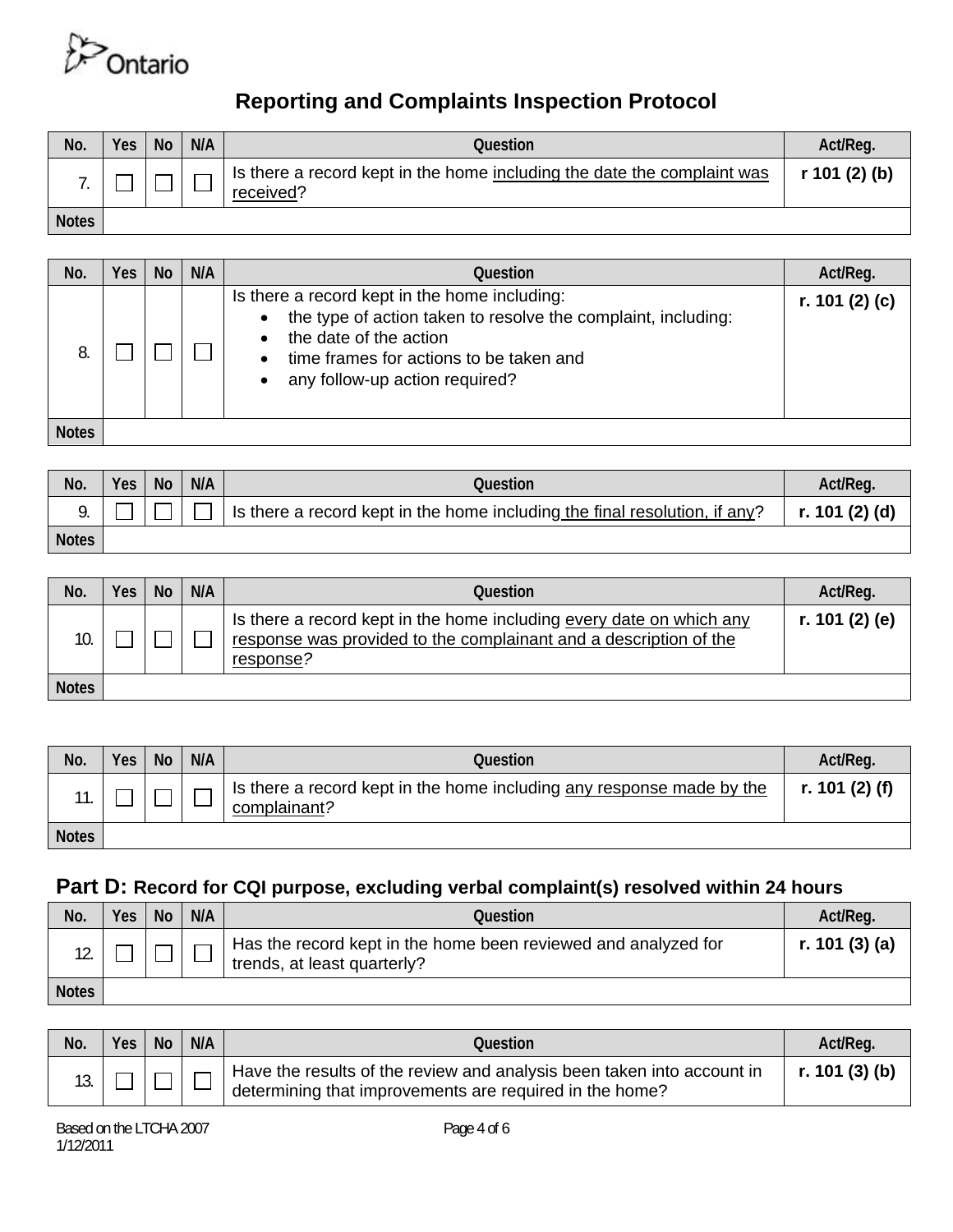

**Notes** 

| No.          | <b>Yes</b> | <b>No</b> | N/A | Question                                                                                | Act/Req.        |
|--------------|------------|-----------|-----|-----------------------------------------------------------------------------------------|-----------------|
| 14.          |            |           |     | Is there a written record kept of each review and the improvements<br>made in response? | r. 101 $(3)(c)$ |
| <b>Notes</b> |            |           |     |                                                                                         |                 |

#### **Part E: Copy of written complaint and report to Director**

| No.          | Yes | <b>No</b> | N/A | Ouestion                                                                                                                                                                                                                                                                                                                                    | Act/Reg.    |
|--------------|-----|-----------|-----|---------------------------------------------------------------------------------------------------------------------------------------------------------------------------------------------------------------------------------------------------------------------------------------------------------------------------------------------|-------------|
| 15           |     |           |     | Has the licensee submitted to the Director:<br>a copy of the written complaint that was received relating to a<br>matter that the licensee reports (or reported) to the Director under<br>section 24 (mandatory report) of the Act, and<br>a corresponding written report documenting the response the<br>licensee made to the complainant? | r. $103(1)$ |
| <b>Notes</b> |     |           |     |                                                                                                                                                                                                                                                                                                                                             |             |

| No.          | Yes | <b>No</b> | N/A | Question                                                                                                                                                                                            | Act/Reg.  |
|--------------|-----|-----------|-----|-----------------------------------------------------------------------------------------------------------------------------------------------------------------------------------------------------|-----------|
| 16.          |     |           |     | Did the licensee submit to the Director what is set out in Q15<br>immediately upon completing the licensee's investigation into the<br>complaint or at an earlier date if required by the Director? | r. 103(2) |
| <b>Notes</b> |     |           |     |                                                                                                                                                                                                     |           |

Based on information collected during the complaint inspection, the inspector may determine the need to select and further inspect other related care/services areas. When this occurs, the inspector will document reasons for further inspection in ad hoc notes, select and complete other relevant IP's related to reporting and complaints:

- **•** Admission Process
- **•** Continence Care and Bowel Management
- **•** Critical Incident Response
- **•** Dignity, Choice, and Privacy
- **•** Falls Prevention
- **•** Infection, Prevention and Control
- **•** Medication
- **•** Minimizing of Restraining
- **•** Nutrition and Hydration
- **•** Pain
- **•** Personal Support Services

Based on the LTCHA 2007 1/12/2011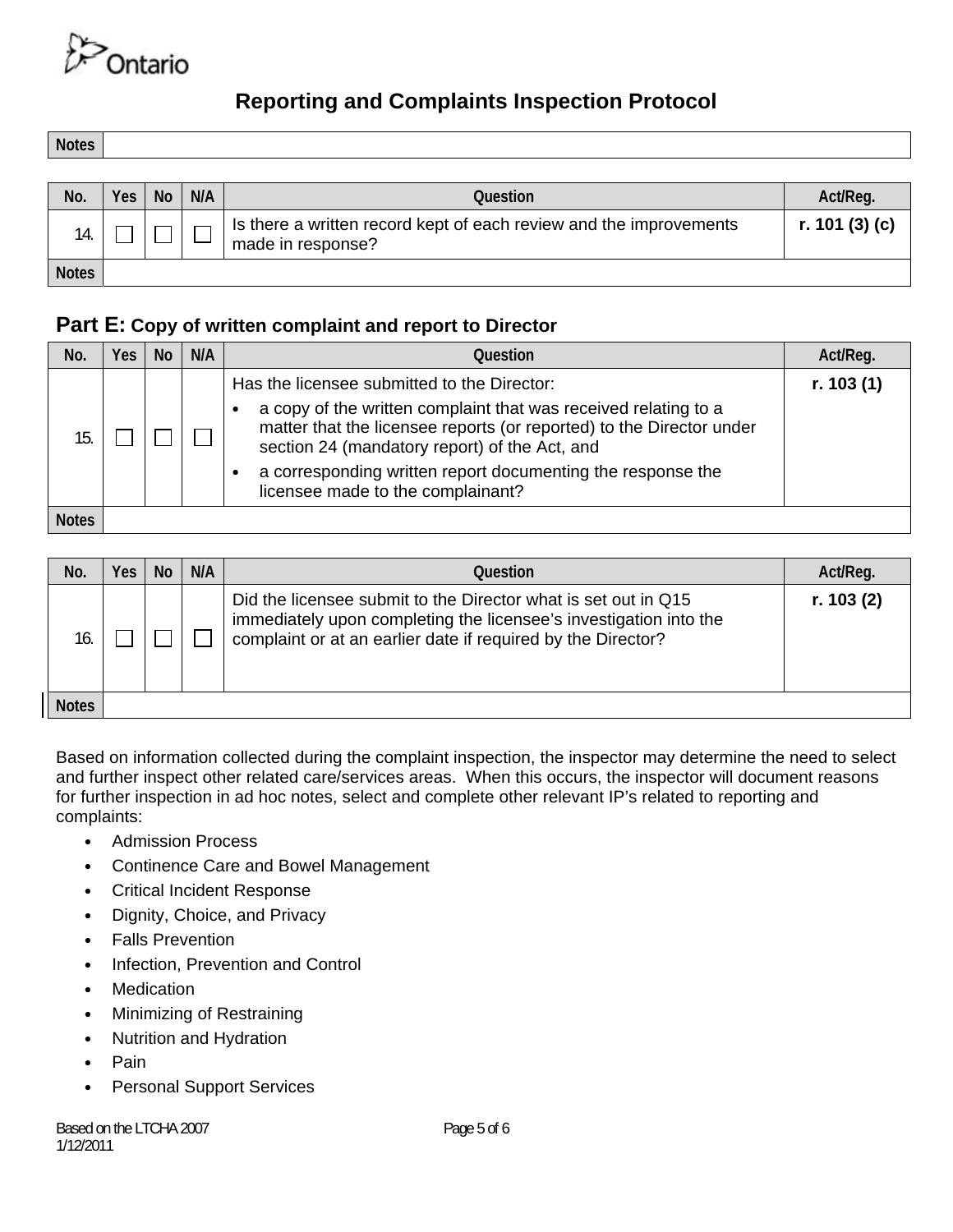

- **•** Prevention of Abuse, and Neglect
- **•** Quality Improvement
- **•** Responsive Behaviours
- **•** Retaliation
- **•** Safe and Secure Home
- **•** Skin and Wound Care
- **•** Sufficient Staffing
- **•** Training, and Orientation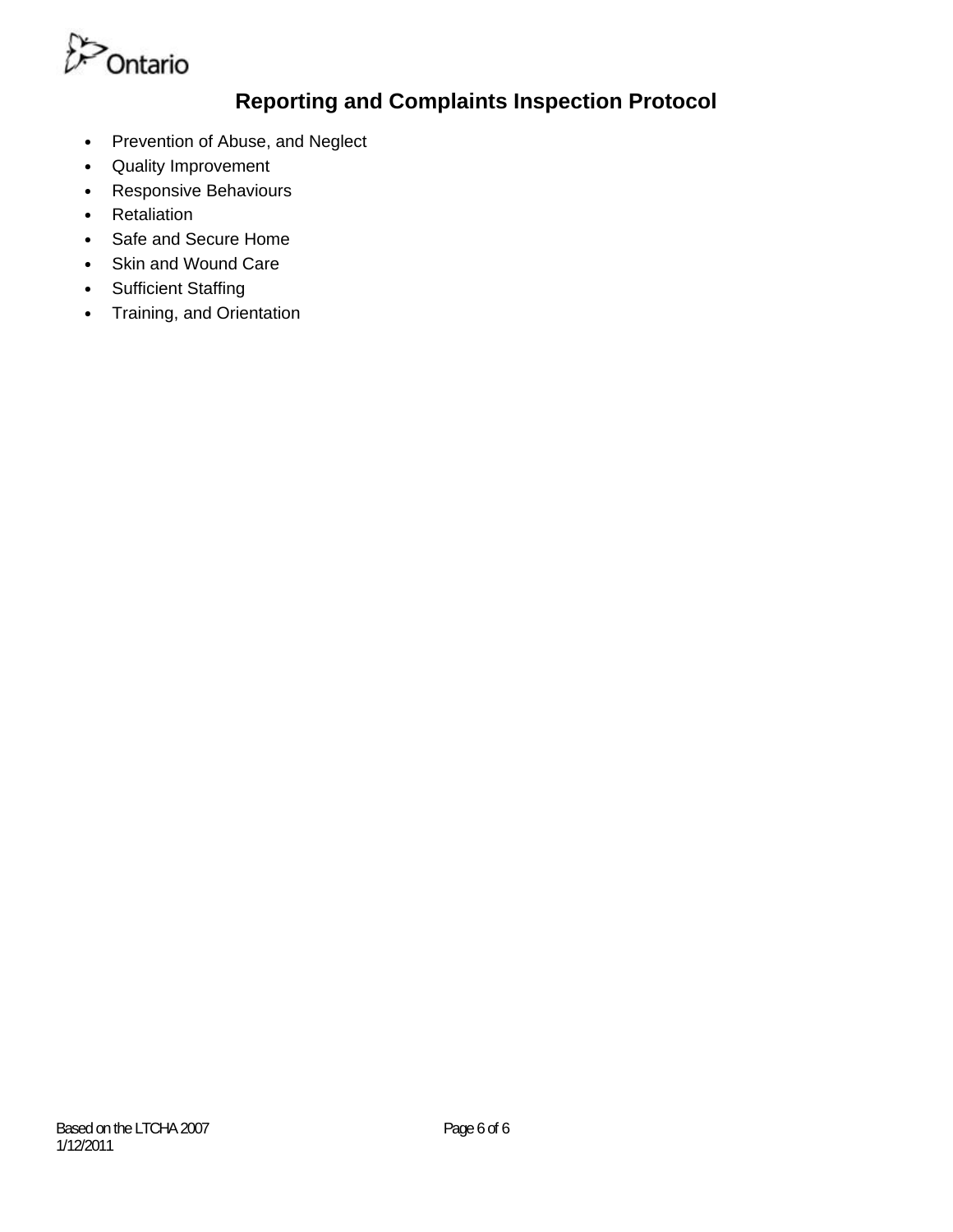

Home Related - Mandatory

| Home Name:    | Inspection Number: | (hard copy use only) |
|---------------|--------------------|----------------------|
| Resident ID:  | Date:              |                      |
| Inspector ID: | Title:             |                      |

| <b>Definition / Description</b>           |                                                                                                                                                                                                                                             |  |  |  |  |  |  |
|-------------------------------------------|---------------------------------------------------------------------------------------------------------------------------------------------------------------------------------------------------------------------------------------------|--|--|--|--|--|--|
| <b>Continuous Quality</b><br>Improvement: | The quality improvement and utilization review system that monitors, analyzes,<br>evaluates and improves the quality of the accommodation, care, services,<br>programs and goods provided to residents of the long-term care home.<br>s. 84 |  |  |  |  |  |  |
| <b>Satisfaction Survey:</b>               | A survey taken, at least annually, of the residents and their families to measure<br>their satisfaction with the LTC home and the care, services, programs and<br>goods provided at the home.<br>s. 85(1)                                   |  |  |  |  |  |  |

#### **Use**

This IP is used to review the home's continuous quality improvement system during an annual review. The inspector may also select and complete this IP when concern related to quality improvement in the home is raised through a complaint or when identified through observation or interviews while conducting any type of inspection.

#### **Procedure**

Each section within this IP contains statements that provide guidance to the inspector in the collecting of information during an inspection. These statements may or may not be applicable in every situation. The information collected will be used to determine whether a home is in compliance with the LTCHA.

This IP contains two parts. The inspector must complete the applicable questions in the two parts. They are:

- Part A: Quality Improvement
- Part B: Satisfaction Survey

For each IP question, check off 'Yes' for compliance and 'No' for non-compliance. The inspector,

- may document comments in the 'Note' section, when answering 'Yes'.
- must document evidence to support non-compliance in the 'Note' section when answering 'No'.
- will 'skip' a question if not applicable to the specific resident or home related concern.

NOTE: Where quality improvement and utilization review system concerns are raised relevant to a specific area of concern such as medication management, food quality, prevention of abuse and neglect, etc., the inspector may also select and complete the specific IP.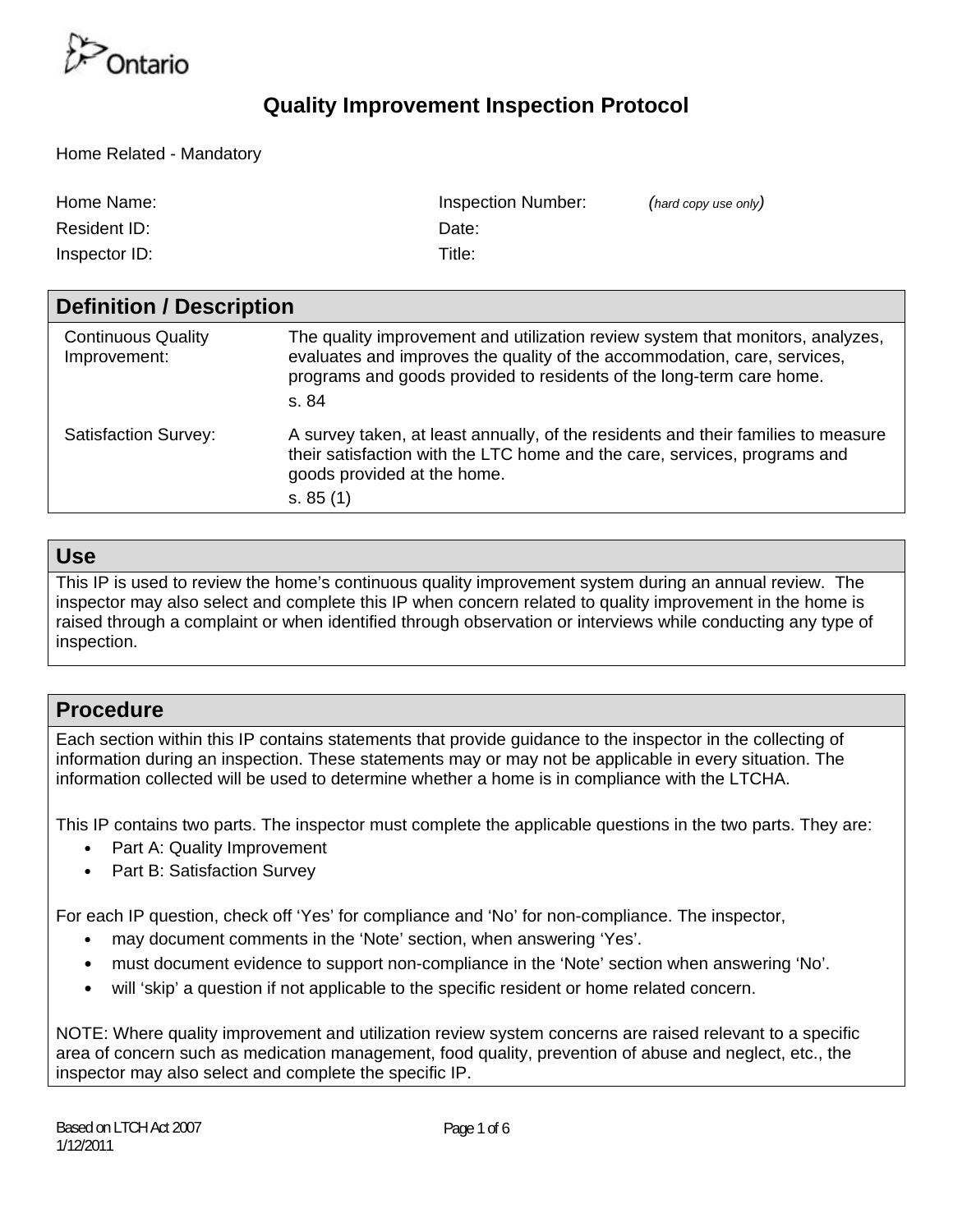

## **PART A: Quality Improvement**

### **Record Review/Interview**

During the Entrance Conference, of any type of inspection, the inspector would request the following information about the homes 'continuous quality improvement' (CQI) and utilization review system in the home:

- Name of the CQI contact person
- Names of the CQI committee members who participated in evaluations (if any)
- Dates of CQI meetings
- Written description of the homes quality improvement and utilization review system
- Records of improvements made to the accommodation, care, services, programs and goods provided to the residents
- Satisfaction Survey results

The inspector interviews the contact person and reviews the information provided relevant to the homes continuous quality improvement' (CQI) and utilization review system to determine:

- Whether the home has developed and implemented a quality improvement and utilization review system and whether there is a written description of the system that includes its goals, objectives, policies, procedures, and protocols and a process to identify initiatives for review.
- Whether the system is ongoing and with interdisciplinary involvement
- Whether improvements made to the accommodations, care, services, programs, and goods provided to the residents are communicated to the Residents' Council and Family Council, if any, and staff of the home on an ongoing basis.
- Whether the home conducted satisfaction surveys at least annually for residents/SDM and families
- Whether the home made every reasonable effort to act on the results of the surveys and improve the home and the care, services, programs and goods
- Whether the home sought the advice of the Residents' Council and the Family Council, if any, to develop and carry out the survey, and act on its results
- Whether the records setting out the results of the survey and actions taken to improve the home, etc. are made available to residents and their families
- Whether the home records identify
	- results of the satisfaction surveys,
	- actions taken to improve the home and the care, services, programs and goods based on the satisfaction survey results ,
	- improvements made to the quality of accommodation, care, services, programs and goods as a result of the CQI system,
	- the names of persons who participated in CQI evaluations and the dates improvements implemented, and
	- the communication of improvements made as a result of the CQI system to the Residents' Council, Family Council, if any, and staff.

|              |  | <b>Information Gathering</b>   |  |
|--------------|--|--------------------------------|--|
|              |  | <b>Record Review/Interview</b> |  |
| <b>Notes</b> |  |                                |  |

## **Resident/Substitute Decision Maker Interview**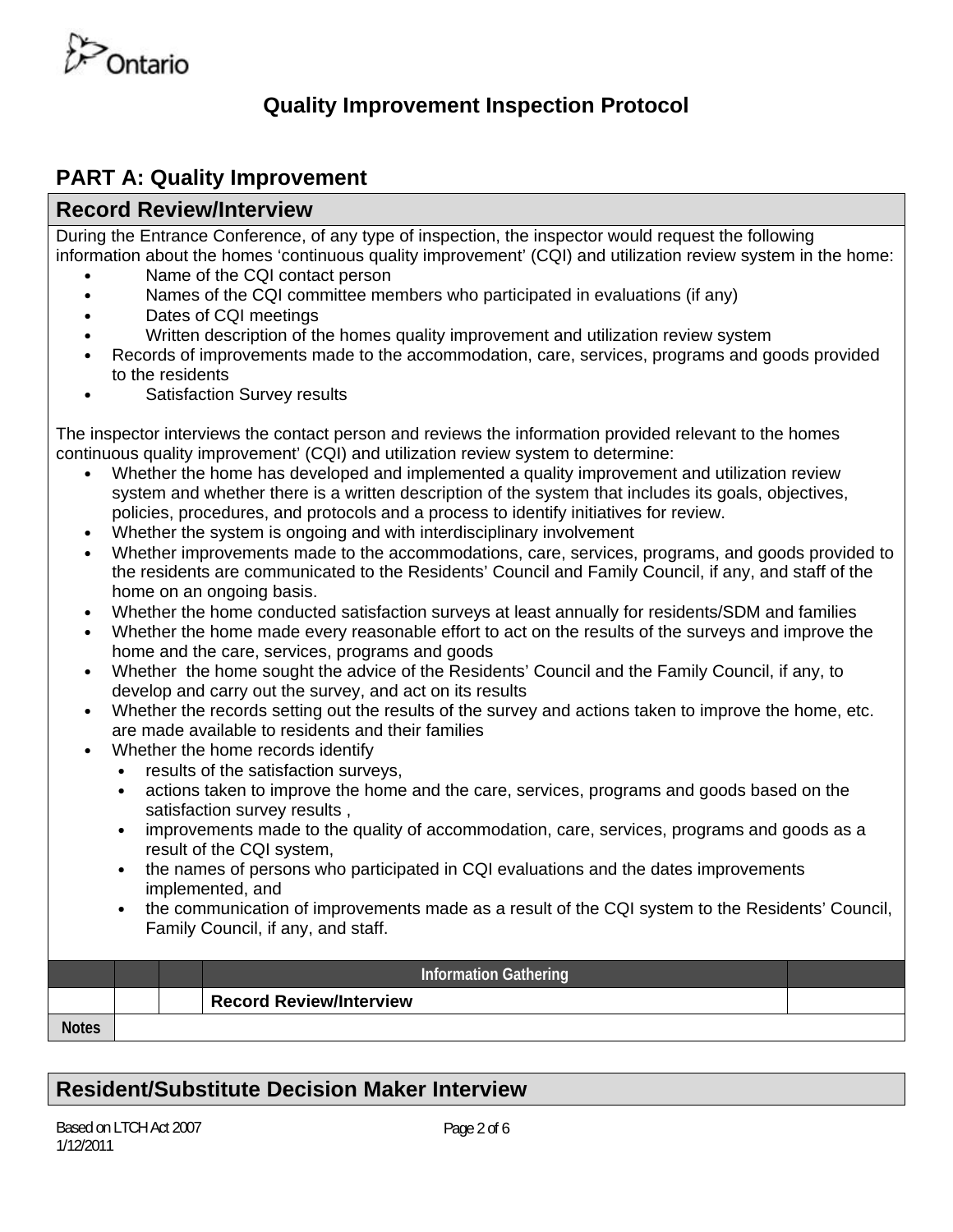

Interview Resident(s)/SDM, family members, and where available the Residents' Council president or representative to determine:

- Whether they know how to bring a concern to the attention of the Quality Improvement committee and/or representative, regarding the care and services provided to residents or the operations of the home
- Satisfaction with the care and services provided and the operations of the home, i.e. food quality, continence products, laundry service, medication administration, safe and secure home etc.
- Satisfaction with communication processes in the home
- Whether staff and volunteers treat the resident with respect and dignity during assistance with care and/or services
- Awareness of the home's annual satisfaction survey, and resident/SDM participation
- Whether the home has responded to the concerns raised through the CQI system (by the individual or the Residents' Council)
- Informed of actions taken or changes made to improve the home as a result of the satisfaction survey or CQI system

|              |  | <b>Information Gathering</b>    |  |
|--------------|--|---------------------------------|--|
|              |  | <b>Resident / SDM Interview</b> |  |
| <b>Notes</b> |  |                                 |  |

#### **Staff Interviews/Observations**

Interview staff of various disciplines, in various locations of the home, and on various shifts to determine

- Whether they know how to bring an issue to the attention of the Quality Improvement committee or representatives regarding the care and services provided to residents and/or operations of the home.
- Awareness of actions taken or changes made to improve the home as a result of the satisfaction survey or CQI system.
- Department managers' awareness of the home's CQI system and the actions taken or changes made to improve their department as a result of the satisfaction survey or CQI system.

Observe interaction between staff and residents to determine whether staff:

- Talk with residents for whom they are providing assistance
- Are speaking with residents politely and respectfully
- Provide encouragement and provide assistance as needed for residents with activities of daily living as needed, i.e. dressing, eating, etc.
- Respond to residents request for assistance in a timely manner and with kind approach to assistance provided.
- Observe care delivery for evidence that staff implement the improvements to accommodation, care, services programs and goods identified by the CQI system as well as the improvements to care, services, program and goods based on the satisfaction surveys, for example improvements to:
	- Food quality and food temperatures
	- Medication management and administration
	- Quality of care and quality of life activities, continence care products, etc.
	- Environmental issues, safety and security, etc.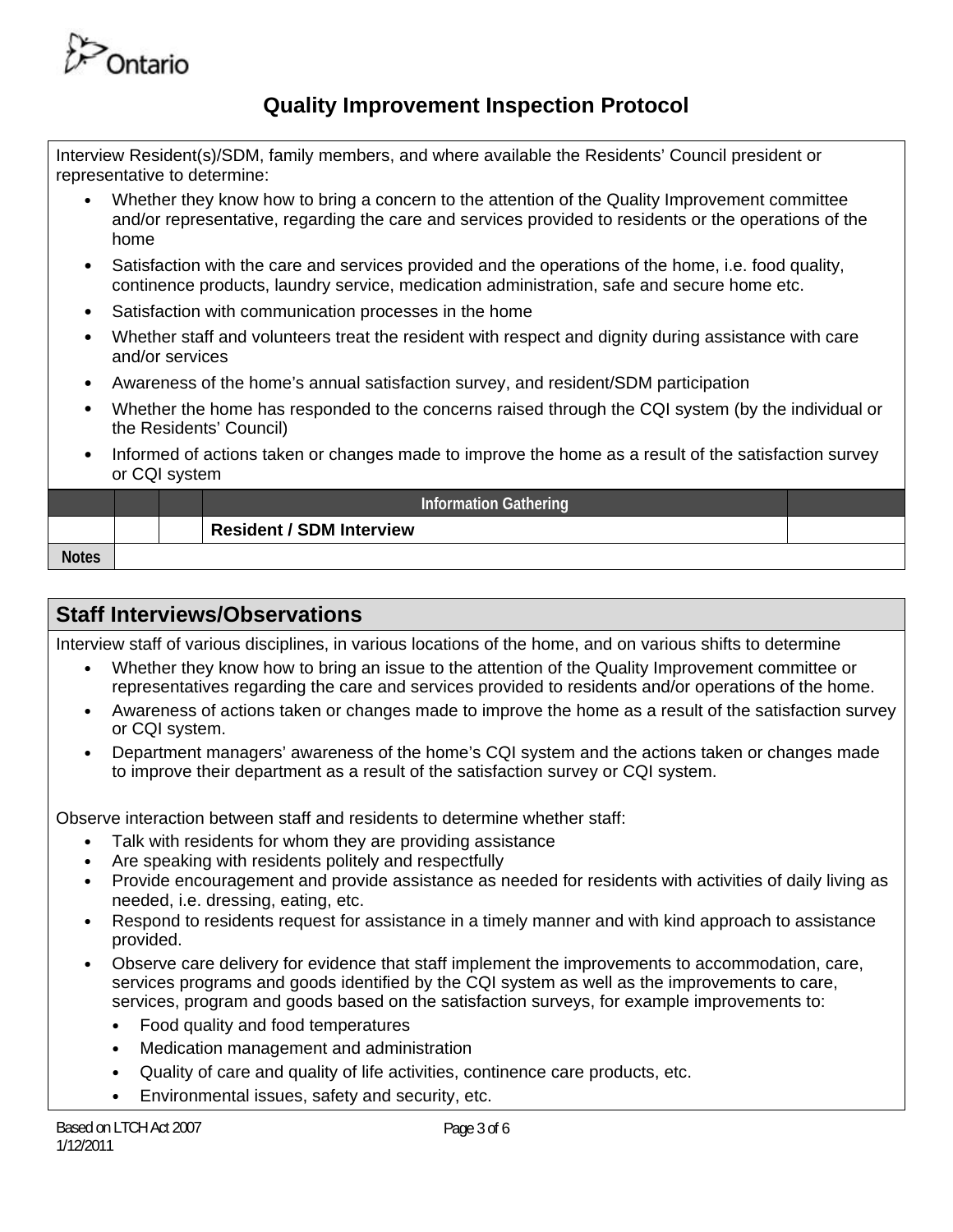

|              |  | Information Gathering                |
|--------------|--|--------------------------------------|
|              |  | <b>Staff Interviews/Observations</b> |
| <b>Notes</b> |  |                                      |

## **Continuous Quality Improvement**

| No.          | Yes | <b>No</b> | N/A | Question                                                                                                                                                                                                                                       | Act/Req. |
|--------------|-----|-----------|-----|------------------------------------------------------------------------------------------------------------------------------------------------------------------------------------------------------------------------------------------------|----------|
|              |     |           |     | Has the home developed and implemented a quality improvement and<br>utilization review system that monitors, analyzes, evaluates and<br>improves the quality of the accommodation, care services, programs<br>and goods provided to residents? | s. 84    |
| <b>Notes</b> |     |           |     |                                                                                                                                                                                                                                                |          |

| No.          | Yes | <b>No</b> | N/A | Question                                                                                                                                                                                                                  | Act/Reg.  |
|--------------|-----|-----------|-----|---------------------------------------------------------------------------------------------------------------------------------------------------------------------------------------------------------------------------|-----------|
|              |     |           |     | Does the home's quality improvement and utilization review system<br>provide a written description of its, goals, objectives, policies,<br>procedures and protocols, and a process to identify initiatives for<br>review? | r. 228 1. |
| <b>Notes</b> |     |           |     |                                                                                                                                                                                                                           |           |

| No.          | Yes | <b>No</b> | N/A | Question                                                                                          | Act/Req.  |
|--------------|-----|-----------|-----|---------------------------------------------------------------------------------------------------|-----------|
|              |     |           |     | Is the home's quality improvement and utilization review system<br>ongoing and interdisciplinary? | r. 228 2. |
| <b>Notes</b> |     |           |     |                                                                                                   |           |

| No.          | <b>Yes</b> | <b>No</b> | N/A | Ouestion                                                                                                                                                                                                                                                                                                                     | Act/Reg.  |
|--------------|------------|-----------|-----|------------------------------------------------------------------------------------------------------------------------------------------------------------------------------------------------------------------------------------------------------------------------------------------------------------------------------|-----------|
|              |            |           |     | Does the home's quality improvement and utilization review system<br>ensure that improvements made to the quality of the accommodation,<br>care, services, programs and goods provided to residents are<br>communicated to the Residents' Council, Family Council, if any, and<br>the staff of the home on an ongoing basis? | r. 228 3. |
| <b>Notes</b> |            |           |     |                                                                                                                                                                                                                                                                                                                              |           |

**Notes** 

| No.          | Yes | <b>No</b> | N/A | Question                                                                                                                                                            | Act/Req.     |
|--------------|-----|-----------|-----|---------------------------------------------------------------------------------------------------------------------------------------------------------------------|--------------|
| 5.           |     |           |     | Does the home maintain a record setting out the improvements made<br>to the quality of the accommodation, care, services, programs and<br>goods provided residents? | r. 228 4. i. |
| <b>Notes</b> |     |           |     |                                                                                                                                                                     |              |

| No. | <b>No</b><br><b>Yes</b> | N/A | Question | Act/Req |
|-----|-------------------------|-----|----------|---------|
|-----|-------------------------|-----|----------|---------|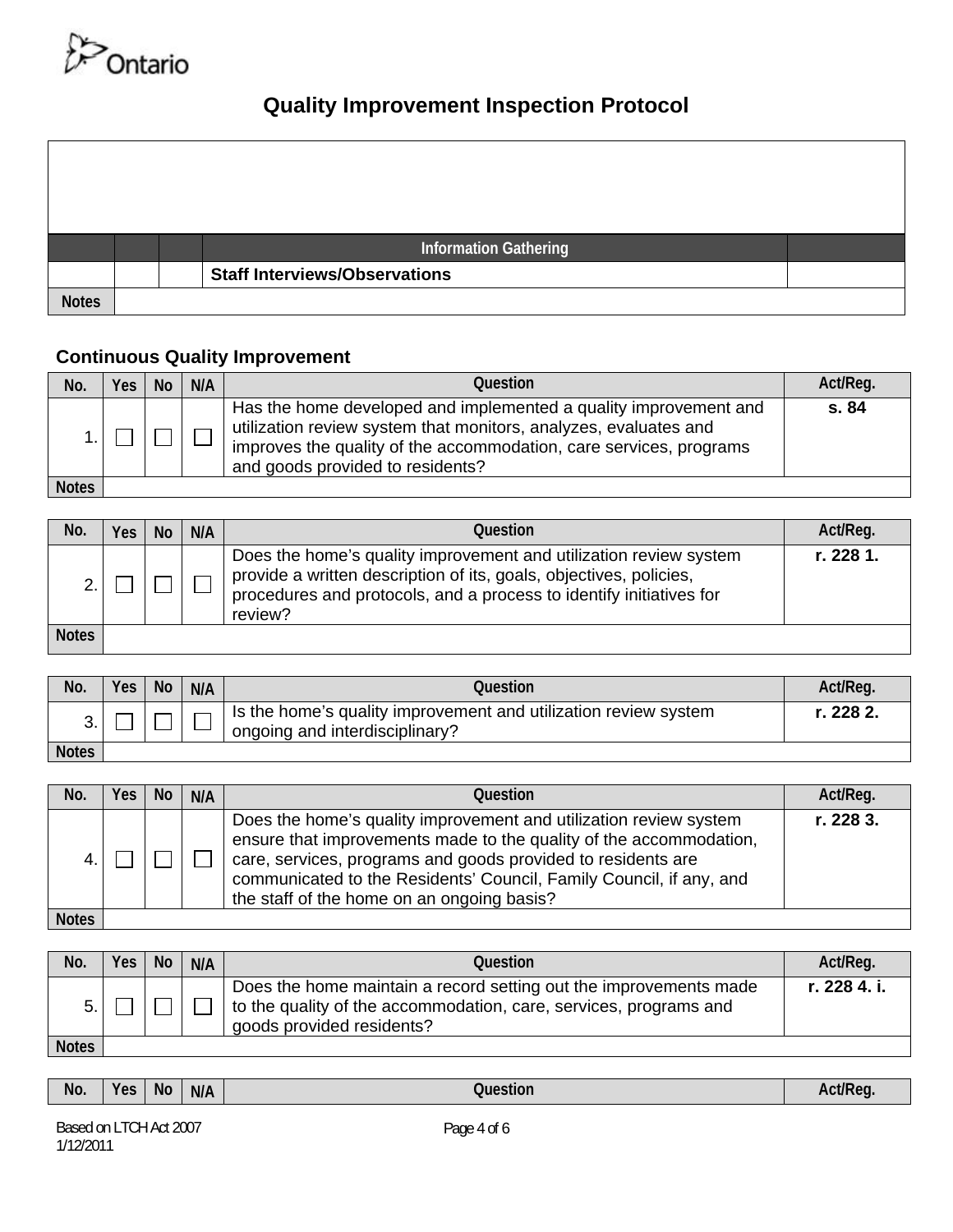

|              |  | Does the home maintain a record of:<br>The names of the persons who participated in evaluations, and<br>The dates improvements were implemented? | r. 228 4. ii. |
|--------------|--|--------------------------------------------------------------------------------------------------------------------------------------------------|---------------|
| <b>Notes</b> |  |                                                                                                                                                  |               |

| No.          | Yes: | <b>No</b> | N/A | Question                                                                                                                                                                                                                                                                           | Act/Reg.       |
|--------------|------|-----------|-----|------------------------------------------------------------------------------------------------------------------------------------------------------------------------------------------------------------------------------------------------------------------------------------|----------------|
|              |      |           |     | Does the home maintain a record of the communication made to the<br>Residents' Council, Family Council, if any, and the staff of the home<br>regarding the improvements made to the quality of the accommodation,<br>care, services, programs and goods provided to the residents? | r. 228 4. iii. |
| <b>Notes</b> |      |           |     |                                                                                                                                                                                                                                                                                    |                |

## **PART B: Satisfaction Survey**

| No.          | <b>Yes</b> | No. | N/A | Question                                                                                                                                                                                    | Act/Reg. |
|--------------|------------|-----|-----|---------------------------------------------------------------------------------------------------------------------------------------------------------------------------------------------|----------|
|              |            |     |     | Is a survey taken, at least annually, of the residents and their families to<br>measure their satisfaction with the home and the care, services<br>programs and goods provided at the home? | s. 85(1) |
| <b>Notes</b> |            |     |     |                                                                                                                                                                                             |          |

#### **Action**

| No.          | <b>Yes</b> | No. | N/A | Question                                                                                                                                                                            | Act/Req. |
|--------------|------------|-----|-----|-------------------------------------------------------------------------------------------------------------------------------------------------------------------------------------|----------|
|              |            |     |     | Does the home make every reasonable effort to act on the results of<br>the survey and to improve the long-term care home and the care,<br>services, programs and goods accordingly? | s. 85(2) |
| <b>Notes</b> |            |     |     |                                                                                                                                                                                     |          |

#### **Advice**

| No.          | Yes   No | N/A | Question                                                                                                                                                               | Act/Req. |
|--------------|----------|-----|------------------------------------------------------------------------------------------------------------------------------------------------------------------------|----------|
| 10           |          |     | Does the home seek the advice of the Residents' Council and the<br>Family Council, if any, in developing and carrying out the survey, and in<br>acting on its results? | s. 85(3) |
| <b>Notes</b> |          |     |                                                                                                                                                                        |          |

#### **Documentation**

| No.          | <b>Yes</b> | <b>No</b> | N/A | Ouestion                                                                                                                                                                    | Act/Req.      |
|--------------|------------|-----------|-----|-----------------------------------------------------------------------------------------------------------------------------------------------------------------------------|---------------|
|              |            |           |     | Does the home ensure that the results of the survey are documented<br>and made available to the Residents' Council and the Family Council, if<br>any, to seek their advice? | s. $85(4)(a)$ |
| <b>Notes</b> |            |           |     |                                                                                                                                                                             |               |

| No. | Yes | <b>No</b> | N/A | Question                                                                                                                                                                                                         | Act/Req.      |
|-----|-----|-----------|-----|------------------------------------------------------------------------------------------------------------------------------------------------------------------------------------------------------------------|---------------|
| 12  |     |           |     | Does the licensee ensure that actions taken to improve the home, and<br>the care, services, programs and goods based on the results of the<br>survey are documented and made available to the Residents' Council | s. $85(4)(b)$ |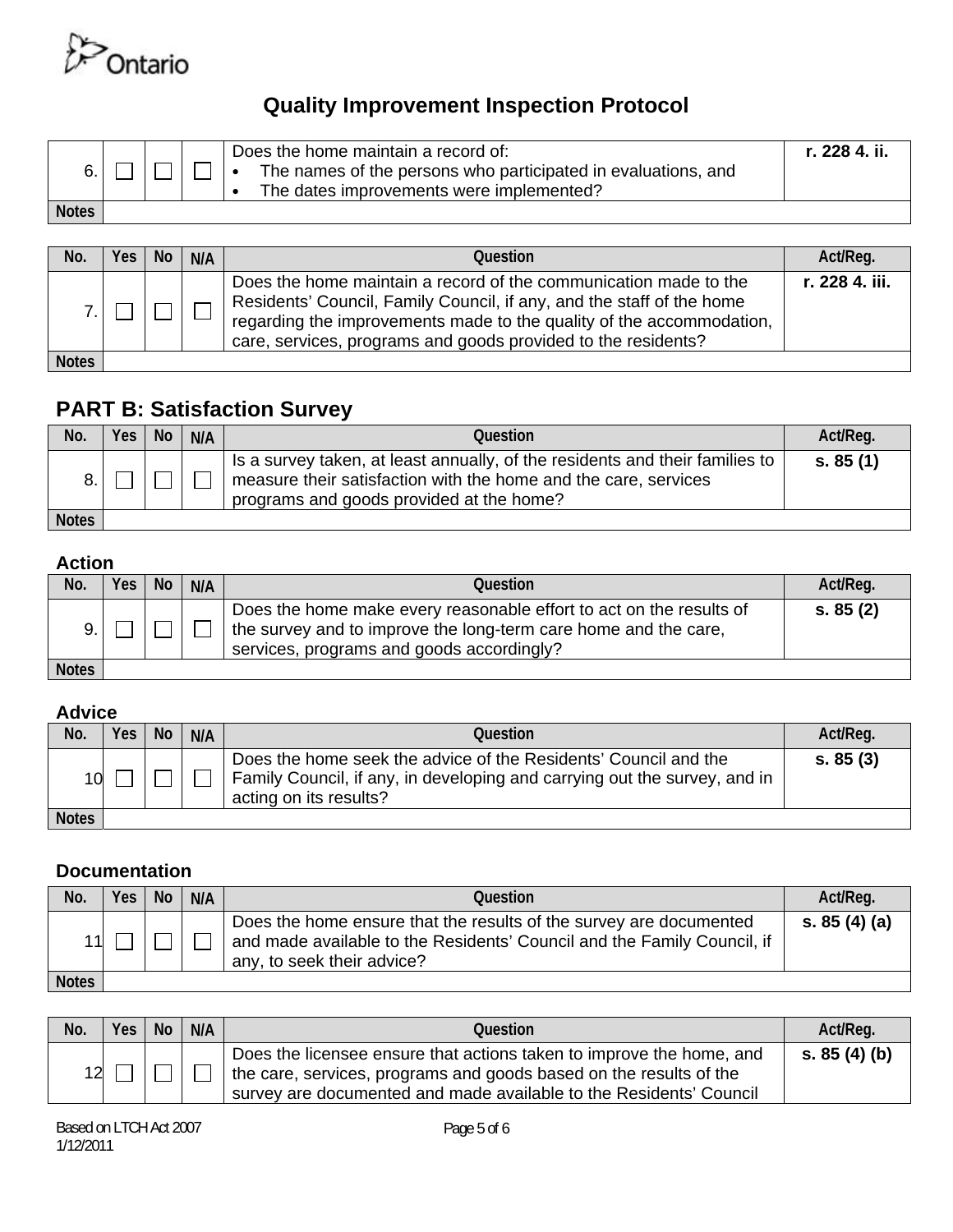

|              |  | <br>and Family Council, if any? |
|--------------|--|---------------------------------|
| <b>Notes</b> |  |                                 |

| No.          | Yes   No | N/A | Question                                                                                                                                      | Act/Reg.      |
|--------------|----------|-----|-----------------------------------------------------------------------------------------------------------------------------------------------|---------------|
| 13           |          |     | Does the licensee ensure that the survey results and actions taken to<br>improve the home, is made available to residents and their families? | s. $85(4)(c)$ |
| <b>Notes</b> |          |     |                                                                                                                                               |               |

| No.          | Yes | <b>No</b> | N/A | Question                                                                                                                                                          | Act/Req.    |
|--------------|-----|-----------|-----|-------------------------------------------------------------------------------------------------------------------------------------------------------------------|-------------|
| 14           |     |           |     | Are documents setting out the survey results and actions taken to<br>improve the home kept in the long-term care home and made available<br>during an inspection? | s. 85(4)(d) |
| <b>Notes</b> |     |           |     |                                                                                                                                                                   |             |

Based on information collected during the inspection process, the Inspector may determine the need to select and further inspect 'other' related care/services areas. When this occurs, the Inspector will document reason(s) for further inspection in Ad Hoc Notes, select and complete 'other' relevant IPs related to the homes quality improvement systems:

- **•** Accommodation services- housekeeping
- **•** Accommodation services- laundry
- **•** Accommodation services-maintenance
- **•** Continence Care and Bowel management
- **•** Dignity, Choice and Privacy
- **•** Family Council
- **•** Food Quality
- **•** Infection, Prevention and Control
- **•** Medication
- **•** Minimizing of Restraining
- **•** Nutrition and hydration
- **•** Pain
- **•** Personal support services
- **•** Prevention of Abuse, Neglect and Retaliation
- **•** Reporting and Complaints
- **•** Residents' Council
- **•** Responsive Behaviours
- **•** Safe and Secure home
- **•** Skin and Wound care
- **•** Sufficient Staffing
- **•** Training and Orientation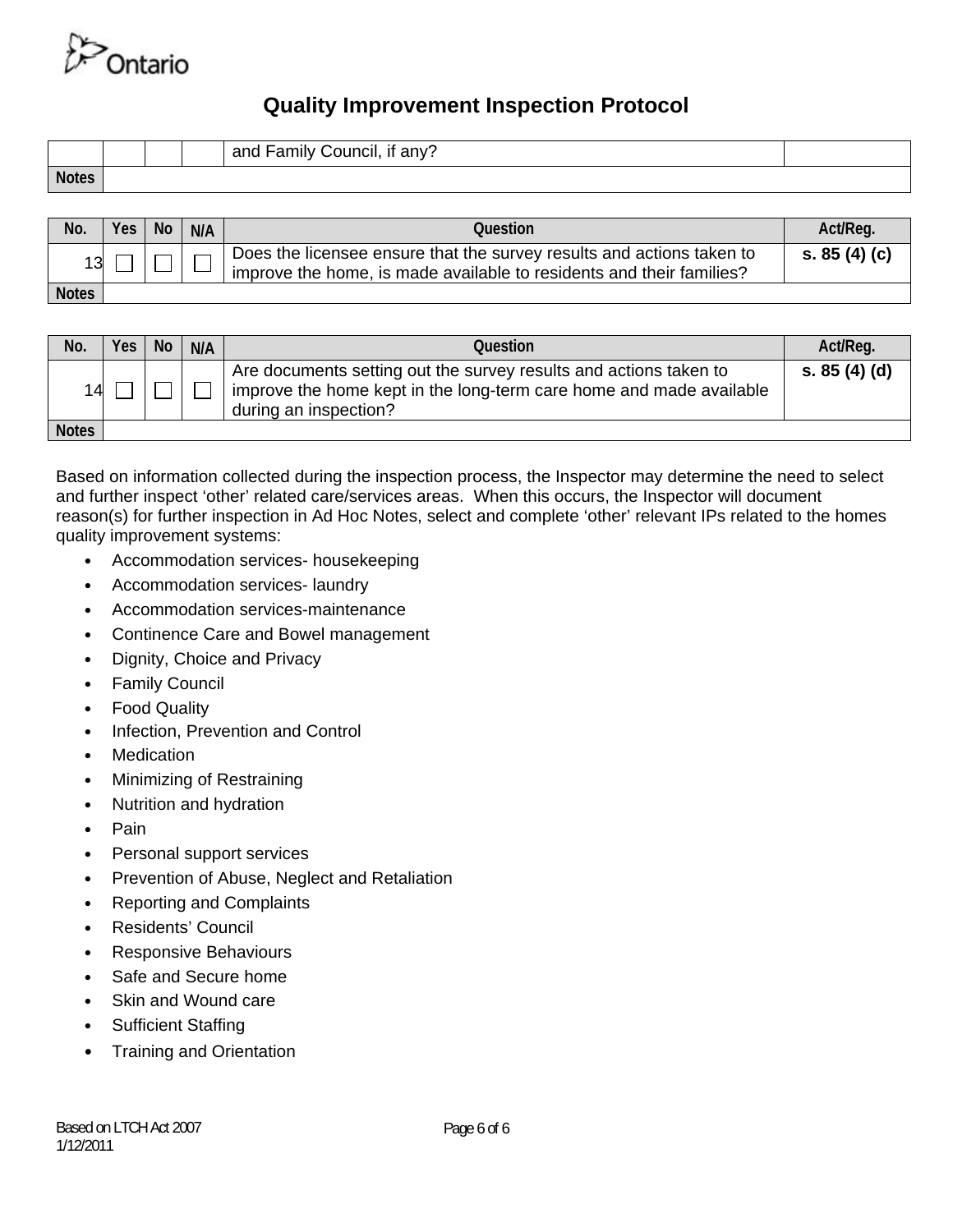

Home Related - Triggered

| Home Name:<br>Resident ID:<br>Inspector ID: | <b>Inspection Number:</b><br>(hard copy use only)<br>Date:<br>Title:                                                                                                                                                                                                                                                                                                                                                                                                                                                                                                                                                                                                                                                                                                                                                                                                                                                                                                                                                                                                                                                                                                                                                                                                                            |
|---------------------------------------------|-------------------------------------------------------------------------------------------------------------------------------------------------------------------------------------------------------------------------------------------------------------------------------------------------------------------------------------------------------------------------------------------------------------------------------------------------------------------------------------------------------------------------------------------------------------------------------------------------------------------------------------------------------------------------------------------------------------------------------------------------------------------------------------------------------------------------------------------------------------------------------------------------------------------------------------------------------------------------------------------------------------------------------------------------------------------------------------------------------------------------------------------------------------------------------------------------------------------------------------------------------------------------------------------------|
| <b>Definition / Description</b>             |                                                                                                                                                                                                                                                                                                                                                                                                                                                                                                                                                                                                                                                                                                                                                                                                                                                                                                                                                                                                                                                                                                                                                                                                                                                                                                 |
| <b>Critical incident</b>                    | Is an occurrence that results in harm or risk of harm, to the safety, security,<br>welfare and/or health of a resident, a staff member, and /or to the safety and<br>security of the LTC home.                                                                                                                                                                                                                                                                                                                                                                                                                                                                                                                                                                                                                                                                                                                                                                                                                                                                                                                                                                                                                                                                                                  |
| <b>Critical incident</b><br>response        | Is the action taken by the inspector when information received from anyone<br>indicates that a CI may have occurred in the LTC home. The inspector may make<br>inquiries, conduct an inspection or take no action depending on whether the<br>inspector believes there is any harm or risk of harm to a resident and if any<br>additional information is required to determine further action                                                                                                                                                                                                                                                                                                                                                                                                                                                                                                                                                                                                                                                                                                                                                                                                                                                                                                   |
| Critical incident types:                    | The licensee is required to report critical incidents to the Director including:<br>An emergency, including loss of essential services, fire, unplanned<br>$\bullet$<br>evacuation, intake of evacuees or flooding.<br>An unexpected or sudden death, including a death resulting from an<br>accident or suicide.<br>A resident who is missing for three hours or more.<br>A missing resident, returns with injury or adverse change in condition,<br>$\bullet$<br>regardless of the length of time the resident was missing.<br>An outbreak of a reportable disease or communicable disease as<br>defined in the Heath Protection and Promotion Act.<br>Contamination of the drinking water supply.<br>A resident missing for less than three hours; returns with no injury or<br>adverse change in condition.<br>An environment hazard, including breakdown or failure of the security<br>system or major equipment, or system affecting the provision of care<br>or safety, security or well-being of residents for greater than six hours.<br>A missing or unaccounted for controlled substance.<br>An injury for which the person is taken to hospital.<br>A medication incident or adverse drug reaction for which a resident is<br>taken to hospital<br>LTCHA regulation 107 (1) and (3) |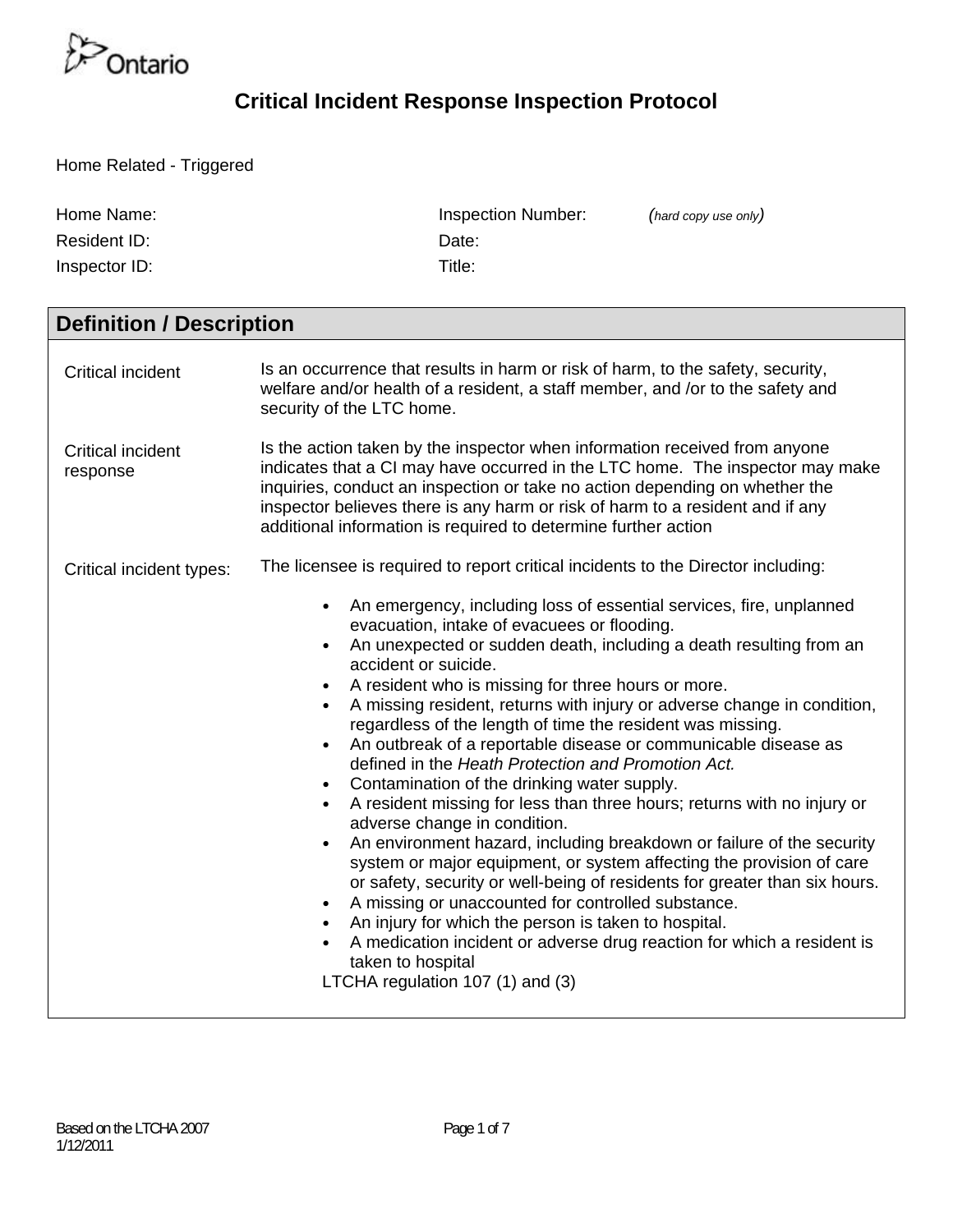

#### **Use**

This IP is completed when there is a concern with the licensee's critical incident reporting process.

The inspectors may also select and complete the specific care or home related IPs relevant to the critical incident response raised.

**Note:** There is a transitional regulation related to this IP. The inspector will identify any non-compliance related to the transitional regulations through Ad Hoc Note r.107 (6) 1 - 4

#### **Procedure**

Each section within this IP contains statements that provide guidance to the inspector in the collecting of information during an inspection and may not be applicable in every situation.

The information collected will be used to determine whether a home is in compliance with the Act.

This IP contains three parts. The Inspector must answer the applicable questions in all three parts:

- Part A: critical incidents that the licensee is required to inform the Director of immediately
- Part B: critical incidents that the licensee is required to inform the Director of no later than one business day after they occur
- Part C: written report that the licensee is required to provide to the Director for all critical incidents

The inspector(s) must complete all applicable questions in Part A. The Inspector may skip a Part A questions if it is not applicable to the specific situation.

### **Record Review**

Review the following LTC home records as appropriate:

- To determine compliance with ministry reporting requirements for critical incidents as outlined in the LTCHA.
- Critical incident report records related to the specific incident of concern reported to the Director, and actions taken by the licensee.

|              |  | <b>Information Gathering</b> |  |
|--------------|--|------------------------------|--|
|              |  | <b>Record Review</b>         |  |
| <b>Notes</b> |  |                              |  |

### **Staff Interviews**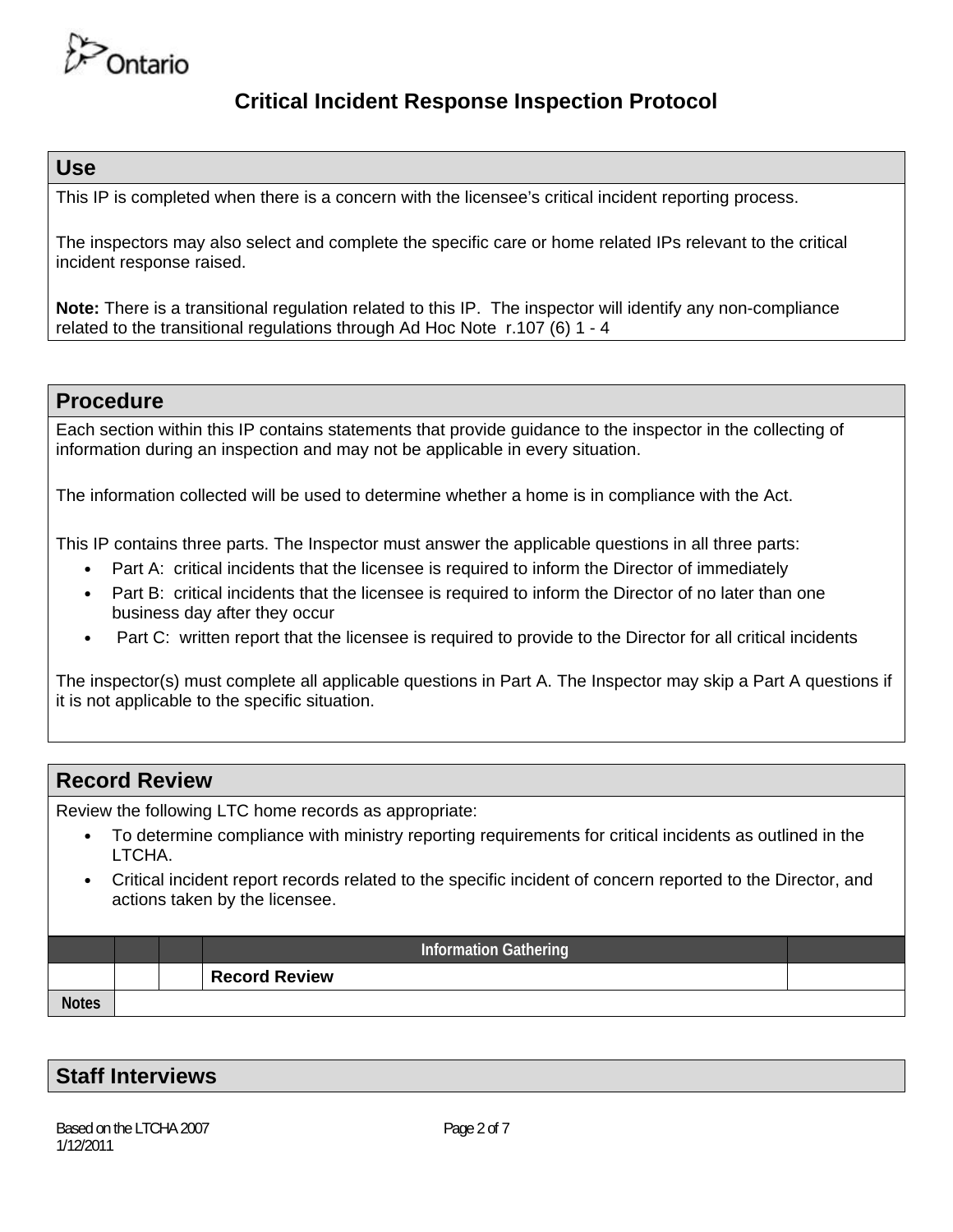

Interview management staff and staff who provide direct care on various shifts where appropriate:

• Interview front line staff to determine his/her understanding and practice related to the home's reporting procedures where knowledge of an occurrence resulted in harm or risk of harm to safety, security, welfare and/or health of a resident, a staff member, and /or to the safety and security of the LTC home. **Information Gathering Staff Interviews Notes** 

#### **Part A: Licensee informs the Director immediately following CI occurrence in the home**

| No.          | <b>Yes</b> | <b>No</b> | N/A | Question                                                                                                                                                               | Act/Req.     |
|--------------|------------|-----------|-----|------------------------------------------------------------------------------------------------------------------------------------------------------------------------|--------------|
|              |            |           |     | Has the licensee informed the Director of an emergency, including loss<br>of essential services, fire, an unplanned evacuation, and intake of<br>evacuees or flooding? | r. 107 (1) 1 |
| <b>Notes</b> |            |           |     |                                                                                                                                                                        |              |

| No.          | Yes | <b>No</b> | N/A | Question                                                                                                                             | Act/Req.     |
|--------------|-----|-----------|-----|--------------------------------------------------------------------------------------------------------------------------------------|--------------|
|              |     |           |     | Has the licensee informed the Director of an unexpected or sudden<br>death, including a death resulting from an accident or suicide? | r. 107 (1) 2 |
| <b>Notes</b> |     |           |     |                                                                                                                                      |              |

| No.          | Yes | <b>No</b> | N/A | Question                                                                                        | Act/Reg.       |
|--------------|-----|-----------|-----|-------------------------------------------------------------------------------------------------|----------------|
|              |     |           |     | Has the licensee informed the Director of a resident who is missing for<br>three hours or more? | r. 107 $(1)$ 3 |
| <b>Notes</b> |     |           |     |                                                                                                 |                |

| No.          | Yes   No | N/A | <b>Question</b>                                                                                                                                                                                                 | Act/Req.     |
|--------------|----------|-----|-----------------------------------------------------------------------------------------------------------------------------------------------------------------------------------------------------------------|--------------|
|              |          |     | Has the licensee informed the Director of any missing resident who<br>returns to the home with an injury or any adverse change in their<br>condition regardless of the length of time the resident was missing? | r. 107 (1) 4 |
| <b>Notes</b> |          |     |                                                                                                                                                                                                                 |              |

| No.          | Yes | <b>No</b> | N/A | Question                                                                                                                                                           | Act/Reg.     |
|--------------|-----|-----------|-----|--------------------------------------------------------------------------------------------------------------------------------------------------------------------|--------------|
|              |     |           |     | Has the licensee informed the Director of an outbreak of a reportable<br>disease or communicable disease as defined in the Health Protection<br>and Promotion Act? | r. 107 (1) 5 |
| <b>Notes</b> |     |           |     |                                                                                                                                                                    |              |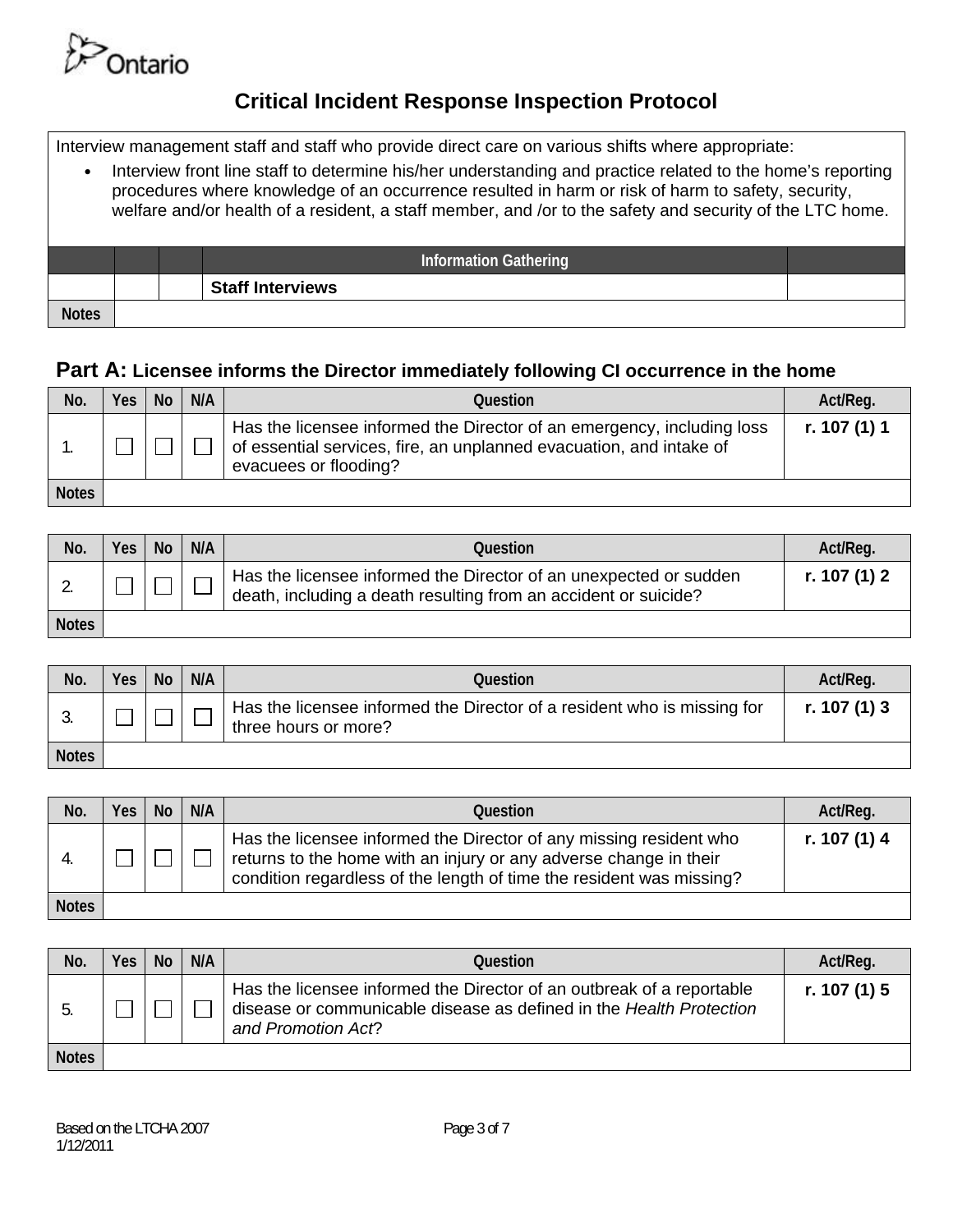

| No.          | Yes | <b>No</b> | N/A | Question                                                                                 | Act/Reg.     |
|--------------|-----|-----------|-----|------------------------------------------------------------------------------------------|--------------|
| ο.           |     |           |     | Has the licensee informed the Director of contamination of the drinking<br>water supply? | r. 107 (1) 6 |
| <b>Notes</b> |     |           |     |                                                                                          |              |

| No.          | <b>Yes</b> | l No | N/A | Question                                                                                                                                                                                                                 | Act/Reg.     |
|--------------|------------|------|-----|--------------------------------------------------------------------------------------------------------------------------------------------------------------------------------------------------------------------------|--------------|
|              |            |      |     | Where a licensee is required to make a report immediately following an<br>incident, and it is after normal business hours, has the home made the<br>report using the Ministry's method for after hour emergency contact? | r. 107 $(2)$ |
| <b>Notes</b> |            |      |     |                                                                                                                                                                                                                          |              |

## **Part B: Licensee informs Director no later than one business day of CI occurrence in home**

| No.          | <b>Yes</b> | <b>No</b> | N/A | Question                                                                                                                                                                                                | Act/Req.     |
|--------------|------------|-----------|-----|---------------------------------------------------------------------------------------------------------------------------------------------------------------------------------------------------------|--------------|
|              |            |           |     | Has the licensee informed the Director and followed by a report of a<br>resident who is missing for less than three hours and who returns to the<br>home with no injury or adverse change in condition? | r. 107 (3) 1 |
| <b>Notes</b> |            |           |     |                                                                                                                                                                                                         |              |

| No.          | Yes | <b>No</b> | N/A | Ouestion                                                                                                                                                                                                                                                                                                                                             | Act/Reg.     |
|--------------|-----|-----------|-----|------------------------------------------------------------------------------------------------------------------------------------------------------------------------------------------------------------------------------------------------------------------------------------------------------------------------------------------------------|--------------|
| 9.           |     |           |     | Has the licensee informed the Director and followed by a report of an<br>environmental hazard, including<br>a breakdown or failure of the security system or<br>a breakdown of major equipment or a system in the home<br>that affects the provision of care or safety, security or well-<br>being of residents for a period greater than six hours? | r. 107 (3) 2 |
| <b>Notes</b> |     |           |     |                                                                                                                                                                                                                                                                                                                                                      |              |

| No.          | Yes | <b>No</b> | N/A | Question                                                                                                                                         | Act/Reg.       |
|--------------|-----|-----------|-----|--------------------------------------------------------------------------------------------------------------------------------------------------|----------------|
| 10           |     |           |     | Has the licensee informed the Director and followed by a report of a<br>missing controlled substance or<br>unaccounted for controlled substance? | r. 107 $(3)$ 3 |
| <b>Notes</b> |     |           |     |                                                                                                                                                  |                |

| No.          | <b>Yes</b> | <b>No</b> | N/A | Question                                                                                                                 | Act/Reg.     |
|--------------|------------|-----------|-----|--------------------------------------------------------------------------------------------------------------------------|--------------|
| п.           |            |           |     | Has the licensee informed the Director and followed by a report of an<br>injury resulting in a person taken to hospital? | r. 107 (3) 4 |
| <b>Notes</b> |            |           |     |                                                                                                                          |              |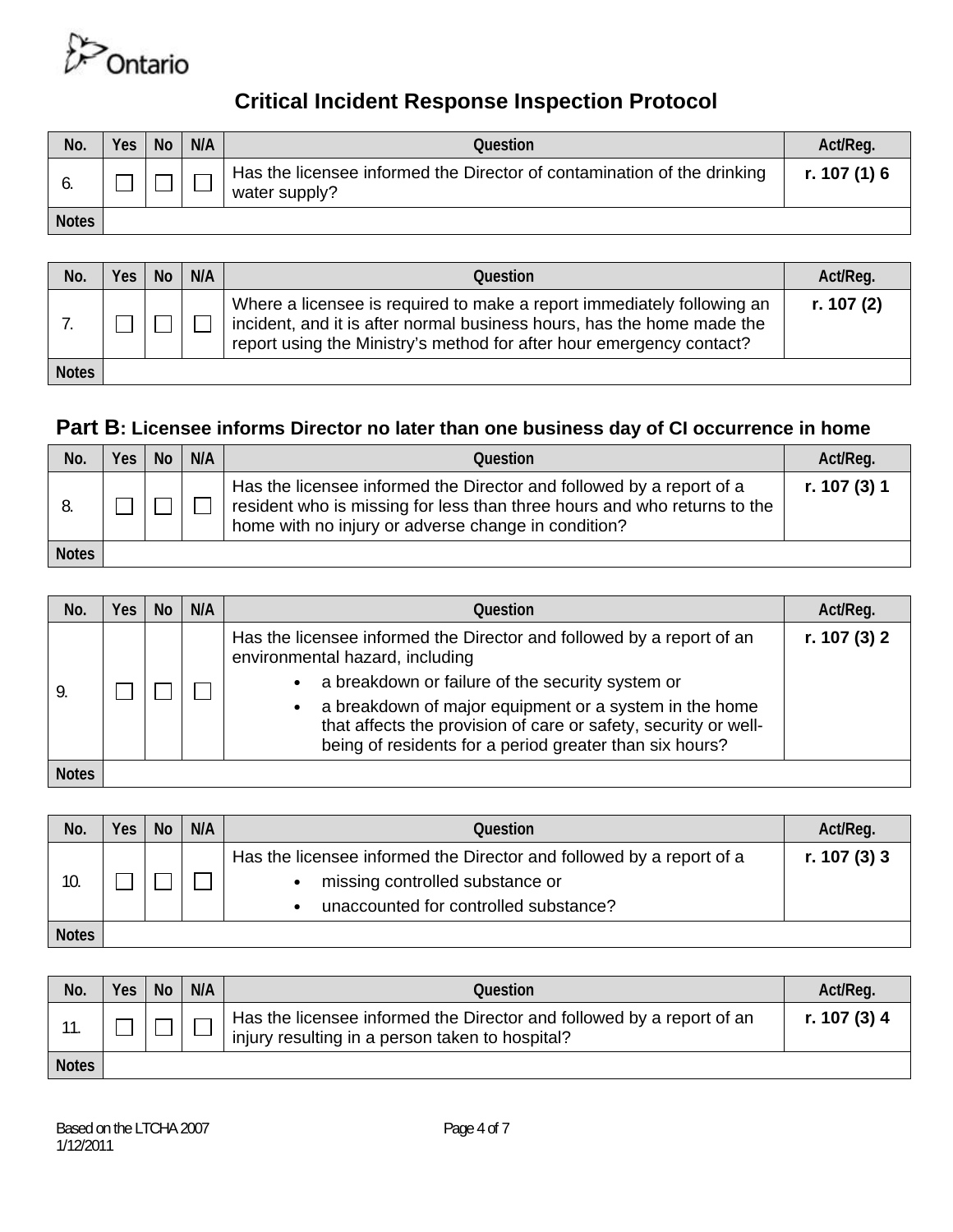

| No.          | Yes | <b>No</b> | N/A | Question                                                                                                                                                                      | Act/Reg.     |
|--------------|-----|-----------|-----|-------------------------------------------------------------------------------------------------------------------------------------------------------------------------------|--------------|
|              |     |           |     | Has the licensee informed the Director and followed by a report of a<br>medication incident or adverse drug reaction resulting in a<br>$\bullet$<br>person taken to hospital? | r. 107 (3) 5 |
| <b>Notes</b> |     |           |     |                                                                                                                                                                               |              |

#### **Part C: Licensee's written report to Director within 10 days of CI, or sooner if Director request**

| No.          | Yes | <b>No</b> | N/A | Ouestion                                                                                                                                                                                                                        | Act/Reg.     |
|--------------|-----|-----------|-----|---------------------------------------------------------------------------------------------------------------------------------------------------------------------------------------------------------------------------------|--------------|
| 13.          |     |           |     | Does the written report include:<br>• a description of the incident<br>• the type of incident<br>• the area or location of the incident<br>• the date and time of the incident, and<br>• the events leading up to the incident? | r. 107 (4) 1 |
| <b>Notes</b> |     |           |     |                                                                                                                                                                                                                                 |              |

| No.          | Yes | <b>No</b> | N/A | Question                                                                                | Act/Req.       |
|--------------|-----|-----------|-----|-----------------------------------------------------------------------------------------|----------------|
|              |     |           |     | Does the written report include the names of any residents involved in<br>the incident? | r. 107 (4) 2 i |
| <b>Notes</b> |     |           |     |                                                                                         |                |

| No.          | Yes | <b>No</b> | N/A | Question                                                                                                                           | Act/Reg.        |
|--------------|-----|-----------|-----|------------------------------------------------------------------------------------------------------------------------------------|-----------------|
|              |     |           |     | Does the written report include the names of any staff members or<br>other persons who were present at or discovered the incident? | r. 107 (4) 2 ii |
| <b>Notes</b> |     |           |     |                                                                                                                                    |                 |

| No.          | <b>Yes</b> | <b>No</b> | N/A | Question                                                                                                       | Act/Req.         |
|--------------|------------|-----------|-----|----------------------------------------------------------------------------------------------------------------|------------------|
| 16.          |            |           |     | Does the written report include the names of staff members who<br>responded or are responding to the incident? | r. 107 (4) 2 iii |
| <b>Notes</b> |            |           |     |                                                                                                                |                  |

| No.          | Yes | <b>No</b> | N/A | Question                                                                                                         | Act/Req.       |
|--------------|-----|-----------|-----|------------------------------------------------------------------------------------------------------------------|----------------|
|              |     |           |     | Does the written report include what care was given or action taken as<br>a result of the incident, and by whom? | r. 107 (4) 3 i |
| <b>Notes</b> |     |           |     |                                                                                                                  |                |

|  |  |  | No. | Yes | - -<br>N0 | N/A | Question | Act/Req. |
|--|--|--|-----|-----|-----------|-----|----------|----------|
|--|--|--|-----|-----|-----------|-----|----------|----------|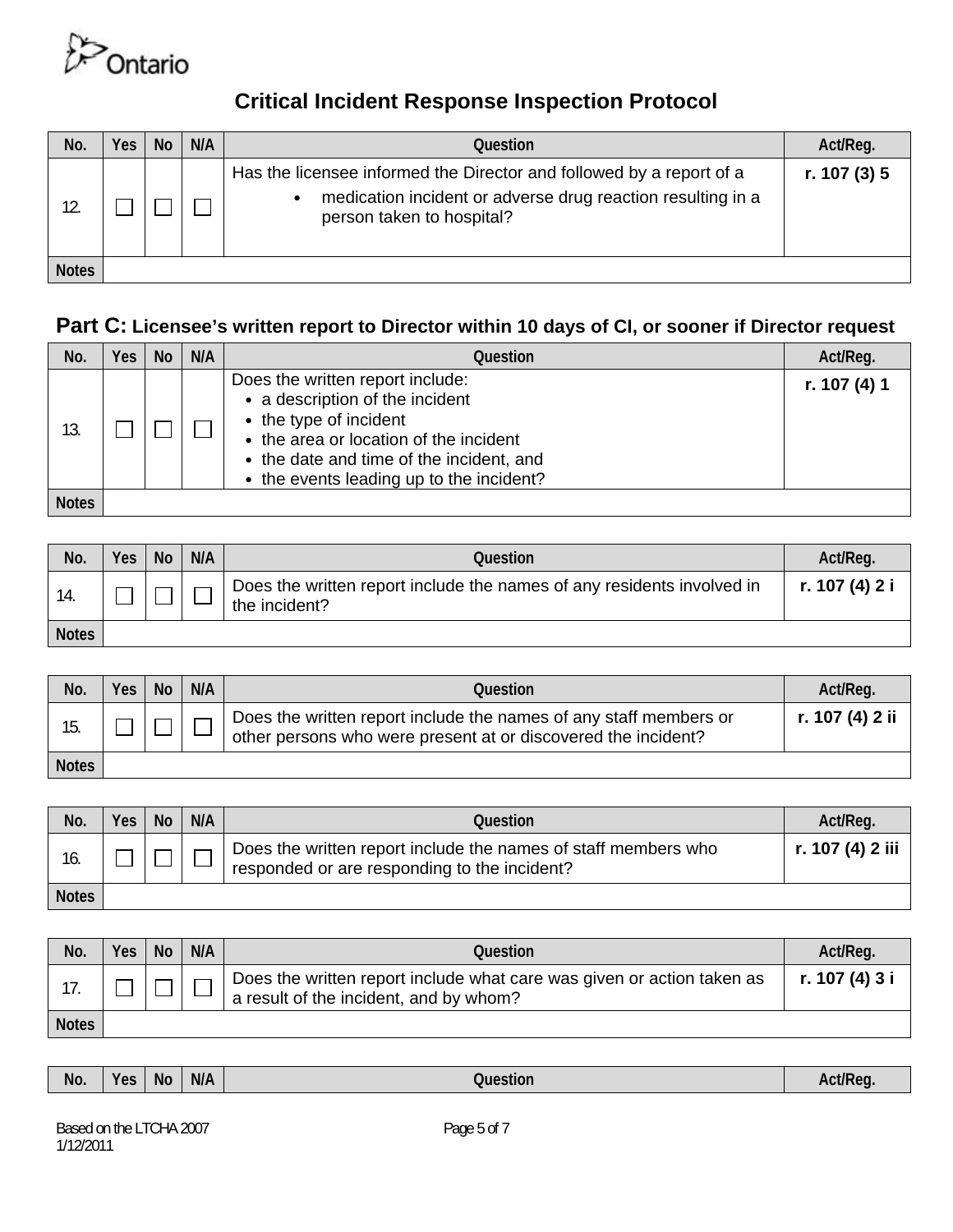

| 18.          |  | Does the written report include whether a physician or registered nurse $\int$ <b>r. 107 (4) 3 ii</b><br>in the extended class was contacted? |  |
|--------------|--|-----------------------------------------------------------------------------------------------------------------------------------------------|--|
| <b>Notes</b> |  |                                                                                                                                               |  |

| No.          | Yes | <b>No</b> | N/A | Question                                                                                     | Act/Req.         |
|--------------|-----|-----------|-----|----------------------------------------------------------------------------------------------|------------------|
| 19.          |     |           |     | Does the written report include other authorities that were contacted<br>about the incident? | r. 107 (4) 3 iii |
| <b>Notes</b> |     |           |     |                                                                                              |                  |

| No.          | Yes | <b>No</b> | N/A | Question                                                                                                                                                                                              | Act/Req.        |
|--------------|-----|-----------|-----|-------------------------------------------------------------------------------------------------------------------------------------------------------------------------------------------------------|-----------------|
| 20.          |     |           |     | Does the written report include, for incidents involving a resident,<br>whether a family member, person of importance or a SDM of the<br>resident was contacted including the name of such person(s)? | r. 107 (4) 3 iv |
| <b>Notes</b> |     |           |     |                                                                                                                                                                                                       |                 |

| No.          | Yes | <b>No</b> | N/A | Question                                                                                                                             | Act/Reg.       |
|--------------|-----|-----------|-----|--------------------------------------------------------------------------------------------------------------------------------------|----------------|
|              |     |           |     | Does the written report include the outcome or current status of the<br>individual or individuals who were involved in the incident? | r. 107 (4) 3 v |
| <b>Notes</b> |     |           |     |                                                                                                                                      |                |

| No.          | <b>Yes</b> | <b>No</b> | N/A | Question                                                                                                                      | Act/Reg.       |
|--------------|------------|-----------|-----|-------------------------------------------------------------------------------------------------------------------------------|----------------|
|              |            |           |     | Does the written report include analysis and follow-up action including.<br>the immediate action taken to prevent recurrence? | r. 107 (4) 4 i |
| <b>Notes</b> |            |           |     |                                                                                                                               |                |

| No.          | Yes | Nο | N/A | Ouestion                                                                                                                                                                                                                                                                                                                                                | Act/Reg.        |
|--------------|-----|----|-----|---------------------------------------------------------------------------------------------------------------------------------------------------------------------------------------------------------------------------------------------------------------------------------------------------------------------------------------------------------|-----------------|
| 23.          |     |    |     | Does the written report include analysis and follow-up action including,<br>the long-term actions planned to correct the situation and prevent<br>recurrence?<br>(If answer is NO, the inspector will complete (3) additional critical<br>incident response IP's. Select the additional resident samples from the<br>previous 6 months home CIS report) | r. 107 (4) 4 ii |
| <b>Notes</b> |     |    |     |                                                                                                                                                                                                                                                                                                                                                         |                 |

| No.                                                                                                                                                                           | Yes | <b>No</b> | N/A | Question                                                                                                                                                                                                   | Act/Reg.     |
|-------------------------------------------------------------------------------------------------------------------------------------------------------------------------------|-----|-----------|-----|------------------------------------------------------------------------------------------------------------------------------------------------------------------------------------------------------------|--------------|
| 24.                                                                                                                                                                           |     |           |     | Does the written report include:<br>• the name and title of the person who made the initial report to the<br>Director<br>• the date of the report<br>• whether an Inspector has been contacted and, if so, | r. 107 (4) 5 |
| $D_{\text{max}}$ $\downarrow$ $\downarrow$ $\downarrow$ $\downarrow$ $\uparrow$ $\cap$ $\downarrow$ $\uparrow$ $\cap$ $\downarrow$ $\uparrow$ $\cap$ $\cap$ $\cap$ $\uparrow$ |     |           |     | $P_1, \ldots, P_n$                                                                                                                                                                                         |              |